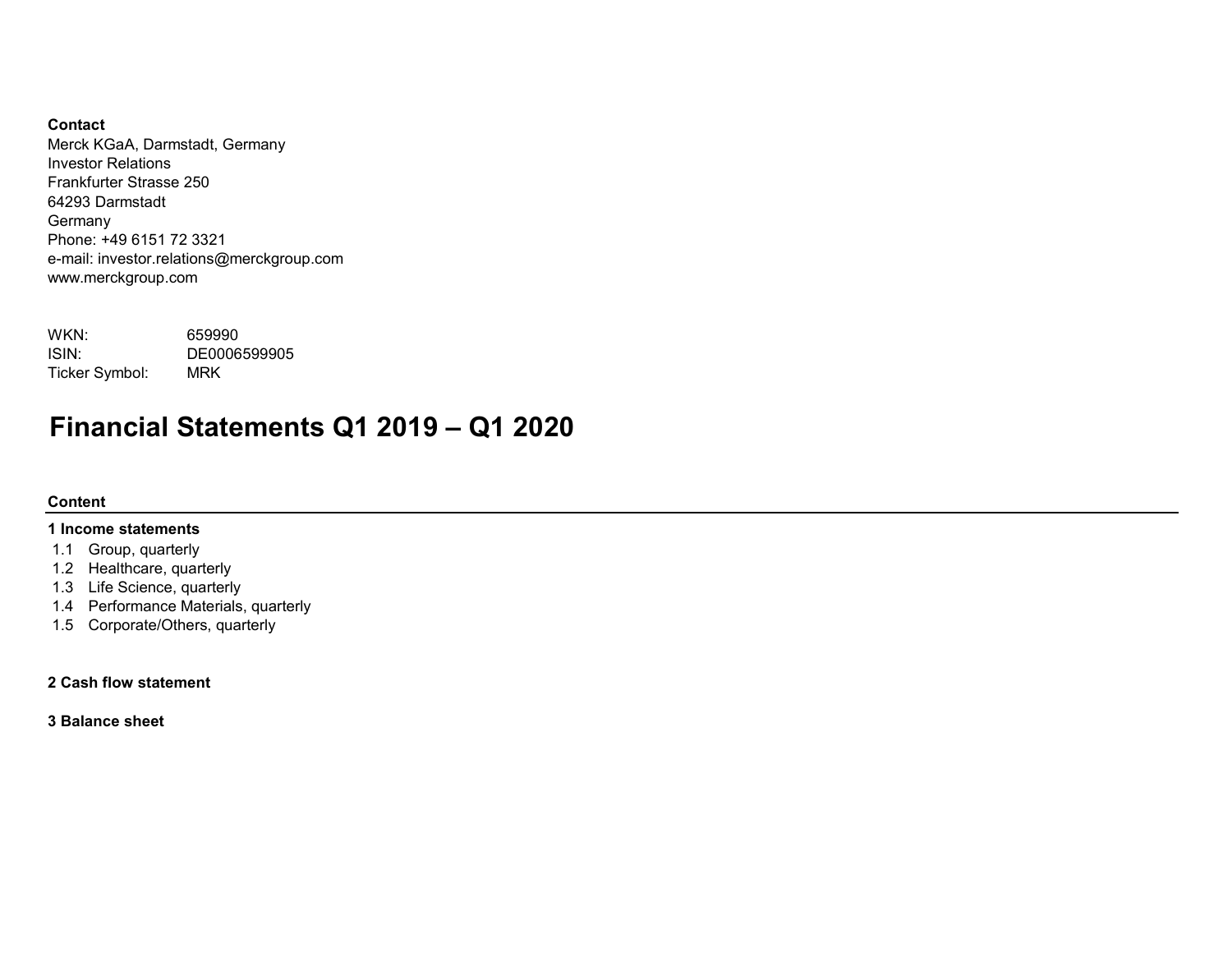### EBITDA pre Merck KGaA, Darmstadt, Germany

|                       |          |          |          | 2019    |          |          |          |                 |                   |    |    | 2020 |    |    |    |    |                |    |    | Change YoY |    |    |    |                 |
|-----------------------|----------|----------|----------|---------|----------|----------|----------|-----------------|-------------------|----|----|------|----|----|----|----|----------------|----|----|------------|----|----|----|-----------------|
| $\epsilon$ million    | Q1 I     | Q2       | H1       | Q3      | 9M       | Q4       | H2       | <b>FY</b>       | O <sub>1</sub>    | Q2 | H1 | Q3   | 9M | Q4 | H2 | EV | O <sub>1</sub> | Q2 | H1 | Q3         | 9M | Q4 | H2 | FY <sub>1</sub> |
|                       |          |          |          |         |          |          |          |                 |                   |    |    |      |    |    |    |    |                |    |    |            |    |    |    |                 |
| Healthcare            | 332.0    | 527.8    | 859.8    | 500.8   | .360.6   | 561.1    | 1,061.9  | 1,921.7         | 472.1             |    |    |      |    |    |    |    | 42.2%          |    |    |            |    |    |    |                 |
| in % of net sales     | 22.4%    | 31.5%    | 27.2%    | 28.5%   | 27.7%    | 31.2%    | 29.9%    |                 | 28.6% 27.8%       |    |    |      |    |    |    |    |                |    |    |            |    |    |    |                 |
| Life Science          | 515.7    | 533.3    | 1,049.0  | 531.1   | 1,580.1  | 548.7    | 1,079.8  | 2,128.9         | 552.7             |    |    |      |    |    |    |    | 7.2%           |    |    |            |    |    |    |                 |
| in % of net sales     | 31.0%    | 31.3%    | 31.2%    | 31.0%   | 31.1%    | 30.8%    | 30.9%    |                 | 31.0% 31.2%       |    |    |      |    |    |    |    |                |    |    |            |    |    |    |                 |
| Performance Materials | 192.6    | 190.3    | 382.9    | 177.5   | 560.4    | 243.0    | 420.5    | 803.4           | 285.5             |    |    |      |    |    |    |    | 48.3%          |    |    |            |    |    |    |                 |
| in % of net sales     | 31.9%    | 32.3%    | 32.1%    | 30.5%   | 31.6%    | 30.5%    | 30.5%    |                 | 31.2% 31.7%       |    |    |      |    |    |    |    |                |    |    |            |    |    |    |                 |
| Corporate/Others      | $-111.8$ | $-112.1$ | $-223.9$ | $-98.1$ | $-322.0$ | $-147.2$ | $-245.3$ |                 | $-469.2$ $-129.1$ |    |    |      |    |    |    |    | 15.5%          |    |    |            |    |    |    |                 |
| Group                 | 928.5    | 1,139.3  | 2,067.8  | 1,111.3 | 3,179.1  | 1,205.7  | 2,316.9  | 4,384.8 1,181.3 |                   |    |    |      |    |    |    |    | 27.2%          |    |    |            |    |    |    |                 |
| in % of net sales     | 24.8%    | 28.7%    | 26.8%    | 27.4%   | 27.0%    | 27.5%    | 27.5%    |                 | 27.1% 27.0%       |    |    |      |    |    |    |    |                |    |    |            |    |    |    |                 |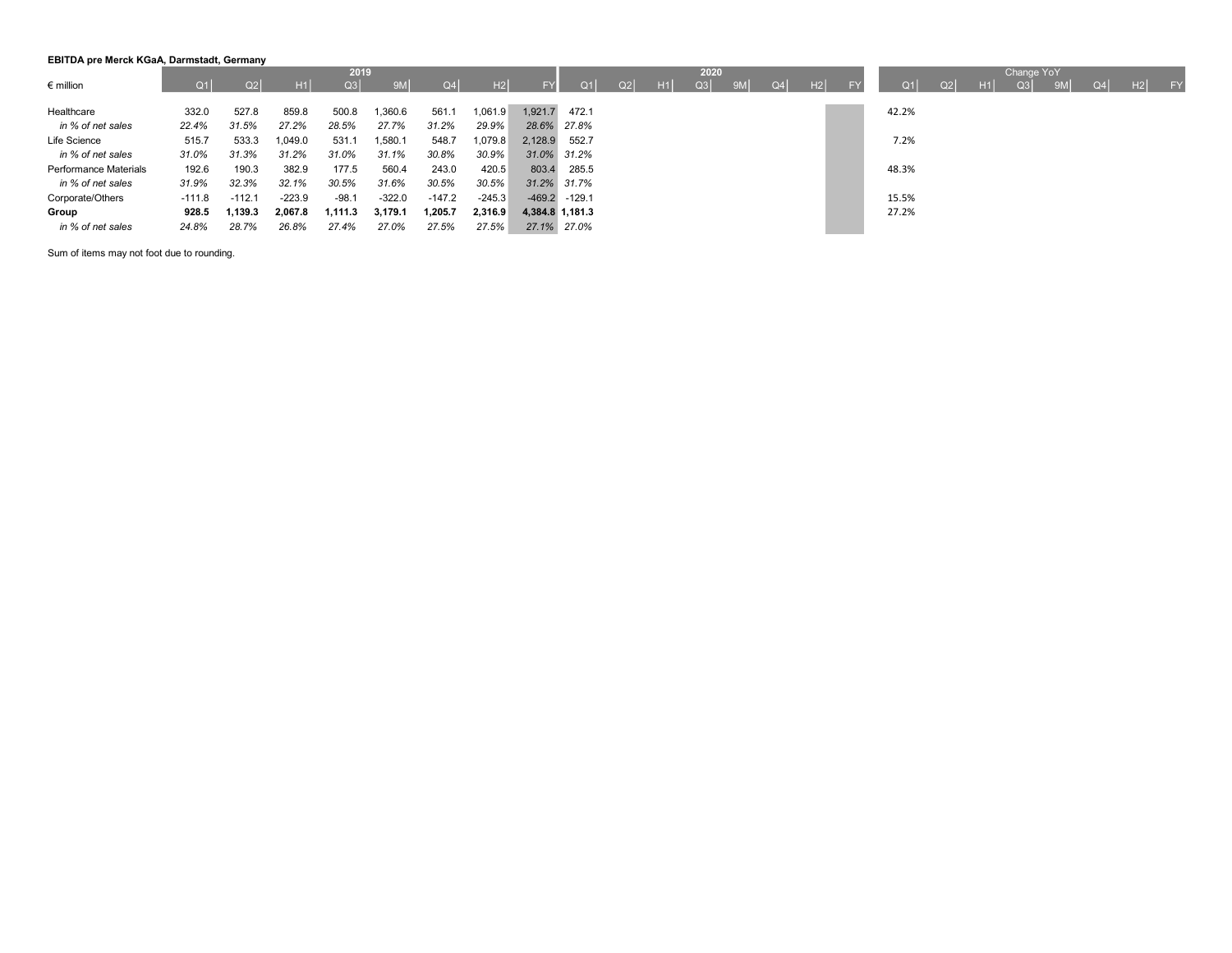| Income Statement Merck KGaA, Darmstadt, Germany                                                              |            |            |            |            |                  |            |                          |                |            |                      |          |    |           |                       |                   |
|--------------------------------------------------------------------------------------------------------------|------------|------------|------------|------------|------------------|------------|--------------------------|----------------|------------|----------------------|----------|----|-----------|-----------------------|-------------------|
| Group                                                                                                        |            |            |            |            | 2019             |            |                          |                |            | 2020                 |          |    |           | Change YoY            |                   |
| $\epsilon$ million                                                                                           | Q1         | Q2         | H1         | Q3         | 9M               | Q4         | H2                       | FY             | Q1         | H1<br>Q3<br>9M<br>Q2 | Q4<br>H2 | FY | Q1<br>Q2  | H1<br>$\sim$ Q3<br>9M | $\sqrt{QA}$ H2 FY |
| <b>Net sales</b>                                                                                             | 3,745.8    | 3,971.4    | 7,717.2    |            | 4,053.7 11,770.9 |            | 4,380.8 8,434.5 16,151.7 |                | 4.369.7    |                      |          |    | 16.7%     |                       |                   |
| Cost of sales                                                                                                | $-1,383.5$ | $-1,454.4$ | $-2,838.0$ | $-1,477.9$ | $-4,315.9$       | $-1,690.4$ | $-3,168.3$               | $-6,006.3$     | $-1,653.5$ |                      |          |    | 19.5%     |                       |                   |
| thereof amortization of intangible assets                                                                    | $-43.5$    | $-43.7$    | $-87.2$    | $-44.0$    | $-131.2$         | $-56.9$    | $-100.9$                 | $-188.1$       | $-56.7$    |                      |          |    | 30.5%     |                       |                   |
| Gross profit                                                                                                 | 2,362.2    | 2,517.0    | 4,879.2    | 2,575.8    | 7,455.1          | 2,690.4    | 5,266.2                  | 10,145.5       | 2,716.2    |                      |          |    | 15.0%     |                       |                   |
| in % of net sales                                                                                            | 63.1%      | 63.4%      | 63.2%      | 63.5%      | 63.3%            | 61.4%      | 62.4%                    | 62.8%          | 62.2%      |                      |          |    |           |                       |                   |
| SG&A                                                                                                         | $-1,456.8$ | $-1,345.3$ | $-2,802.1$ | $-1,409.5$ | $-4,211.6$       | $-1,545.6$ | $-2,955.2$               | $-5,757.3$     | $-1,421.0$ |                      |          |    | $-2.5%$   |                       |                   |
| in % of net sales                                                                                            | 38.9%      | 33.9%      | 36.3%      | 34.8%      | 35.8%            | 35.3%      | 35.0%                    | 35.6%          | 32.5%      |                      |          |    |           |                       |                   |
| Marketing and selling expenses                                                                               | $-1,090.8$ | $-1,156.9$ | $-2,247.6$ | $-1,100.4$ | $-3,348.1$       | $-1,228.4$ | $-2,328.8$               | $-4,576.5$     | $-1,058.7$ |                      |          |    | $-2.9%$   |                       |                   |
| thereof amortization of intangible assets (M&S)                                                              | $-222.6$   | $-225.0$   | $-447.6$   | $-217.6$   | $-665.2$         | $-257.4$   | $-475.0$                 | $-922.6$       | $-158.8$   |                      |          |    | $-28.7%$  |                       |                   |
| Administration expenses                                                                                      | $-283.0$   | $-269.1$   | $-552.1$   | $-267.5$   | $-819.6$         | $-334.3$   | $-601.8$                 | $-1,153.9$     | $-288.5$   |                      |          |    | 1.9%      |                       |                   |
| Impairment losses and reversals (IFRS 9)                                                                     | $-3.9$     | 2.2        | $-1.8$     | $-1.2$     | $-3.0$           | $-4.6$     | $-5.8$                   | $-7.5$         | 6.0        |                      |          |    | n.m.      |                       |                   |
| Other operating expenses/income                                                                              | $-79.1$    | 78.5       | $-0.6$     | $-40.4$    | $-40.9$          | 21.6       | $-18.8$                  | $-19.3$        | $-79.8$    |                      |          |    | 0.9%      |                       |                   |
| Impairments**                                                                                                | 0.0        | 0.0        | 0.0        | $-8.4$     | $-8.4$           | $-0.7$     | $-9.1$                   | $-9.1$         | $-1.9$     |                      |          |    | >1.000%   |                       |                   |
| Research and development                                                                                     | $-526.6$   | $-553.2$   | $-1,079.9$ | $-558.3$   | $-1,638.1$       | $-630.1$   | $-1,188.4$               | $-2,268.2$     | $-579.2$   |                      |          |    | 10.0%     |                       |                   |
| in % of net sales                                                                                            | 14.1%      | 13.9%      | 14.0%      | 13.8%      | 13.9%            | 14.4%      | 14.1%                    | 14.0%          | 13.3%      |                      |          |    |           |                       |                   |
| thereof amortization of intangible assets (R&D)                                                              | $-1.0$     | $-0.7$     | $-1.6$     | $-1.9$     | $-3.5$           | $-5.1$     | $-7.0$                   | $-8.6$         | $-2.3$     |                      |          |    | 144.0%    |                       |                   |
| <b>EBIT</b>                                                                                                  | 378.8      | 618.4      | 997.3      | 608.0      | 1,605.3          | 514.6      | 1,122.7                  | 2,120.0        | 715.9      |                      |          |    | 89.0%     |                       |                   |
| in % of net sales                                                                                            | 10.1%      | 15.6%      | 12.9%      | 15.0%      | 13.6%            | 11.7%      | 13.3%                    | 13.1%          | 16.4%      |                      |          |    |           |                       |                   |
| Depreciation and amortization                                                                                | 474.0      | 455.4      | 929.4      | 464.3      | 1,393.7          | 552.6      | 1,016.9                  | 1,946.3        | 431.5      |                      |          |    | $-9.0%$   |                       |                   |
| <b>EBITDA</b>                                                                                                | 852.8      | 1,073.9    | 1,926.7    | 1,072.3    | 2,999.0          | 1,067.3    | 2,139.6                  | 4,066.3        | 1,147.5    |                      |          |    | 34.6%     |                       |                   |
| in % of net sales                                                                                            | 22.8%      | 27.0%      | 25.0%      | 26.5%      | 25.5%            | 24.4%      | 25.4%                    | 25.2%          | 26.3%      |                      |          |    |           |                       |                   |
| <b>EBITDA</b> pre                                                                                            | 928.5      | 1,139.3    | 2,067.8    | 1,111.3    | 3,179.1          | 1,205.7    | 2,316.9                  | 4,384.8        | 1,181.3    |                      |          |    | 27.2%     |                       |                   |
| in % of net sales                                                                                            | 24.8%      | 28.7%      | 26.8%      | 27.4%      | 27.0%            | 27.5%      | 27.5%                    | 27.1%          | 27.0%      |                      |          |    |           |                       |                   |
| <b>Financial result</b>                                                                                      | $-112.6$   | $-61.1$    | $-173.7$   | $-134.9$   | $-308.5$         | $-76.1$    | $-210.9$                 | $-384.6$       | $-98.5$    |                      |          |    | $-12.5%$  |                       |                   |
| Profit before income tax from continuing operations                                                          | 266.2      | 557.4      | 823.6      | 473.2      | 1,296.8          | 438.6      | 911.8                    | 1,735.4        | 617.5      |                      |          |    | 131.9%    |                       |                   |
| Income tax                                                                                                   | $-67.2$    | $-136.2$   | $-203.4$   | $-133.7$   | $-337.1$         | $-102.6$   | $-236.4$                 | $-439.8$       | $-159.4$   |                      |          |    | 137.4%    |                       |                   |
| Income tax rate                                                                                              | 25.2%      | 24.4%      | 24.7%      | 28.3%      | 26.0%            | 23.4%      | 25.9%                    | 25.3%          | 25.8%      |                      |          |    |           |                       |                   |
| Profit after tax from continuing operations                                                                  | 199.1      | 421.1      | 620.2      | 339.5      | 959.7            | 335.9      | 675.4                    | 1,295.6        | 458.0      |                      |          |    | 130.1%    |                       |                   |
| Profit after tax from discontinued operations                                                                | $-9.6$     | 49.7       | 40.2       | 2.4        | 42.6             | $-14.7$    | $-12.2$                  | 27.9           | 0.0        |                      |          |    | $-100.0%$ |                       |                   |
| Profit after tax                                                                                             | 189.5      | 470.9      | 660.4      | 341.9      | 1,002.3          | 321.3      | 663.2                    | 1,323.6        | 458.0      |                      |          |    | 141.7%    |                       |                   |
|                                                                                                              | 188.6      | 470.9      | 659.5      | 342.7      | 1.002.2          | 318.1      | 660.8                    |                | 456.1      |                      |          |    | 141.9%    |                       |                   |
| of which: attributable to Merck KGaA shareholders (ne<br>of which: attributable to non-controlling interests | 1.0        | 0.0        | 1.0        | $-0.8$     | 0.1              | 3.2        | 2.4                      | 1,320.2<br>3.3 | 1.9        |                      |          |    | 99.8%     |                       |                   |
|                                                                                                              |            |            |            |            |                  |            |                          |                |            |                      |          |    |           |                       |                   |
| EPS in $\epsilon$                                                                                            | 0.43       | 1.08       | 1.52       | 0.79       | 2.31             | 0.73       | 1.52                     | 3.04           | 1.05       |                      |          |    | 144.2%    |                       |                   |
| thereof from continuing operations                                                                           | 0.45       | 0.97       | 1.42       | 0.78       | 2.20             | 0.77       | 1.55                     | 2.97           | 1.05       |                      |          |    | 133.3%    |                       |                   |
| thereof from discontinued operations                                                                         | $-0.02$    | 0.11       | 0.09       | 0.01       | 0.10             | $-0.03$    | $-0.02$                  | 0.07           | 0.00       |                      |          |    | $-100.0%$ |                       |                   |
|                                                                                                              |            |            |            |            |                  |            |                          |                |            |                      |          |    |           |                       |                   |
| EPS pre in €*                                                                                                | 1.13       | 1.54       | 2.67       | 1.35       | 4.02             | 1.54       | 2.89                     | 5.56           | 1.50       |                      |          |    | 32.7%     |                       |                   |
|                                                                                                              |            |            |            |            |                  |            |                          |                |            |                      |          |    |           |                       |                   |
|                                                                                                              |            |            |            |            |                  |            |                          |                |            |                      |          |    |           |                       |                   |
| Number of theoretical shares in million                                                                      | 434.8      | 434.8      | 434.8      | 434.8      | 434.8            | 434.8      | 434.8                    | 434.8          | 434.8      |                      |          |    |           |                       |                   |
|                                                                                                              |            |            |            |            |                  |            |                          |                |            |                      |          |    |           |                       |                   |
|                                                                                                              |            |            |            |            |                  |            |                          |                |            |                      |          |    |           |                       |                   |
| <b>Reconciliation to EBITDA pre</b>                                                                          |            |            |            |            |                  |            |                          |                |            |                      |          |    |           |                       |                   |
| <b>EBITDA</b>                                                                                                | 852.8      | 1,073.9    | 1,926.7    | 1,072.3    | 2,999.0          | 1,067.3    | 2,139.6                  | 4,066.3        | 1,147.5    |                      |          |    | 34.5%     |                       |                   |
| <b>Adjustments</b>                                                                                           |            |            |            |            |                  |            |                          |                |            |                      |          |    |           |                       |                   |
| thereof: Cost of Sales                                                                                       | 16.0       | 3.4        | 19.4       | 7.3        | 26.7             | 29.4       | 36.7                     | 56.1           | 20.2       |                      |          |    | 26.5%     |                       |                   |
| thereof: Marketing and selling expenses                                                                      | 3.0        | 4.8        | 7.8        | 1.9        | 9.7              | 0.6        | 2.5                      | 10.3           | 2.2        |                      |          |    | $-26.2%$  |                       |                   |
| thereof: Administration expenses                                                                             | 36.7       | 10.6       | 47.4       | 21.9       | 69.3             | 39.8       | 61.7                     | 109.0          | 16.4       |                      |          |    | $-55.3%$  |                       |                   |
| thereof: Other operating expenses/income                                                                     | 4.3        | 29.5       | 33.8       | 17.6       | 51.4             | 62.8       | 80.4                     | 114.2          | $-3.7$     |                      |          |    | n.m.      |                       |                   |
| thereof: Research and development                                                                            | 15.7       | 17.1       | 32.8       | $-9.7$     | 23.1             | 5.8        | $-3.9$                   | 28.9           | $-1.2$     |                      |          |    | n.m.      |                       |                   |
| Total                                                                                                        | 75.7       | 65.4       | 141.1      | 39.0       | 180.1            | 138.4      | 177.3                    | 318.5          | 33.8       |                      |          |    | $-55.3%$  |                       |                   |
| <b>EBITDA</b> pre                                                                                            | 928.5      | 1,139.3    | 2,067.8    | 1,111.3    | 3,179.1          | 1,205.7    | 2,316.9                  | 4,384.8        | 1,181.3    |                      |          |    | 27.2%     |                       |                   |

\* for continuing operations \*\* only reflects impairments which classified as adjustments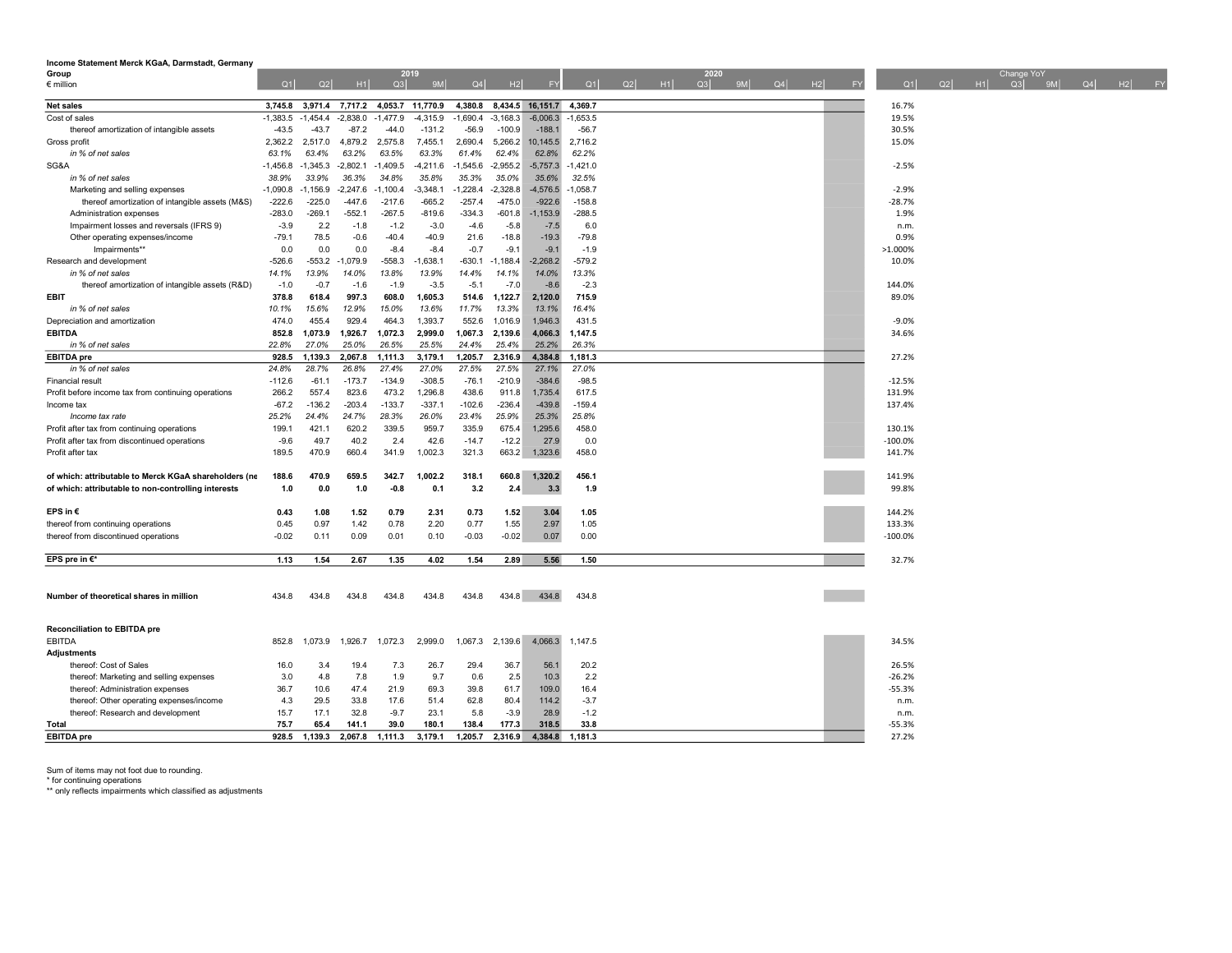| Reconciliation to EBITDA, EBITDA pre and EPS pre     |              |                |                |                |                |                |                |                |                |    |    |            |  |                |           |                  |                     |                   |  |                       |
|------------------------------------------------------|--------------|----------------|----------------|----------------|----------------|----------------|----------------|----------------|----------------|----|----|------------|--|----------------|-----------|------------------|---------------------|-------------------|--|-----------------------|
| Group<br>$\epsilon$ million                          | Q1           | Q2             | $-H1$          | 2019<br>Q3     | 9M             | Q4             | H2             | FY             | Q1             | Q2 | H1 | 2020<br>Q3 |  | $9M$ $Q4$ $H2$ | <b>FY</b> |                  | $Q1$ $Q2$ $H1$ $Q3$ | Change YoY<br>9ML |  | $\overline{Q4}$ H2 FY |
|                                                      |              |                |                |                |                |                |                |                |                |    |    |            |  |                |           |                  |                     |                   |  |                       |
| a) Reconciliation to EBITDA and EBITDA pre           |              |                |                |                |                |                |                |                |                |    |    |            |  |                |           |                  |                     |                   |  |                       |
| <b>EBITDA</b>                                        |              |                |                |                |                |                |                |                |                |    |    |            |  |                |           |                  |                     |                   |  |                       |
| EBIT                                                 | 378.8        | 618.4          | 997.3          | 608.0          | 1,605.3        | 514.6          | 1,122.7        | 2,120.0        | 715.9          |    |    |            |  |                |           | 89.0%            |                     |                   |  |                       |
| Depreciation and amortization                        | 474.0        | 455.4          | 929.4          | 464.3          | 1,393.7        | 552.6          | 1,016.9        | 1,946.3        | 431.5          |    |    |            |  |                |           | $-9.0%$          |                     |                   |  |                       |
| Regular depreciation and amortization*               | 207.1        | 186.0          | 393.0          | 192.4          | 585.4          | 232.6          | 425.0          | 818.0          | 211.8          |    |    |            |  |                |           | 2.3%             |                     |                   |  |                       |
| Amortization of purchased intangible assets          | 266.9        | 269.5          | 536.4          | 263.5          | 799.9          | 319.4          | 582.9          | 1,119.2        | 217.8          |    |    |            |  |                |           | $-18.4%$         |                     |                   |  |                       |
| Impairments**                                        | 0.0<br>852.8 | 0.0<br>1,073.9 | 0.0<br>1,926.7 | 8.4<br>1,072.3 | 8.4<br>2,999.0 | 0.7<br>1,067.3 | 9.1<br>2,139.6 | 9.1<br>4,066.3 | 1.9<br>1,147.4 |    |    |            |  |                |           | >1.000%<br>34.5% |                     |                   |  |                       |
| Total<br><b>Adjustments</b>                          |              |                |                |                |                |                |                |                |                |    |    |            |  |                |           |                  |                     |                   |  |                       |
| Acquisition costs                                    | 0.2          | 0.2            | 0.4            | 0.1            | 0.4            | 83.4           | 83.4           | 83.8           | 19.0           |    |    |            |  |                |           | >1.000%          |                     |                   |  |                       |
| Restructuring costs                                  | 61.3         | 39.1           | 100.4          | 10.5           | 110.8          | 9.6            | 20.0           | 120.4          | 15.5           |    |    |            |  |                |           | $-74.8%$         |                     |                   |  |                       |
| Integration costs/IT costs                           | 13.0         | 22.0           | 35.0           | 27.8           | 62.8           | 32.4           | 60.2           | 95.2           | 21.7           |    |    |            |  |                |           | 67.0%            |                     |                   |  |                       |
| Gain (-)/ losses (+) on the divestment of businesses | 1.8          | $-1.7$         | 0.1            | $-3.7$         | $-3.6$         | 9.5            | 5.8            | 5.9            | $-30.0$        |    |    |            |  |                |           | n.m.             |                     |                   |  |                       |
| Other one-time costs                                 | $-0.6$       | 5.9            | 5.3            | 4.4            | 9.6            | 3.5            | 7.9            | 13.2           | 7.6            |    |    |            |  |                |           | n.m.             |                     |                   |  |                       |
| Total                                                | 75.7         | 65.4           | 141.1          | 39.0           | 180.1          | 138.4          | 177.3          | 318.5          | 33.8           |    |    |            |  |                |           | $-55.3%$         |                     |                   |  |                       |
| <b>EBITDA</b> pre                                    | 928.5        | 1,139.3        | 2,067.8        | 1,111.3        | 3,179.1        | 1,205.7        | 2,316.9        | 4,384.8        | 1,181.3        |    |    |            |  |                |           | 27.2%            |                     |                   |  |                       |
|                                                      |              |                |                |                |                |                |                |                |                |    |    |            |  |                |           |                  |                     |                   |  |                       |
|                                                      |              |                |                |                |                |                |                |                |                |    |    |            |  |                |           |                  |                     |                   |  |                       |
| b) Reconciliation to EPS pre                         |              |                |                |                |                |                |                |                |                |    |    |            |  |                |           |                  |                     |                   |  |                       |
| 1) Reconciliation starting from EBITDA pre           |              |                |                |                |                |                |                |                |                |    |    |            |  |                |           |                  |                     |                   |  |                       |
| EBITDA pre                                           | 928.5        | 1,139.3        | 2,067.8        | 1,111.3        | 3,179.1        | 1,205.7        | 2,316.9        | 4,384.8        | 1,181.3        |    |    |            |  |                |           | 27.2%            |                     |                   |  |                       |
| Regular depreciation and amortization*               | $-207.1$     | $-186.0$       | $-393.0$       | $-192.4$       | $-585.4$       | $-232.6$       | $-425.0$       | $-818.0$       | $-211.8$       |    |    |            |  |                |           | 2.3%             |                     |                   |  |                       |
| Financial result                                     | $-112.6$     | $-61.1$        | $-173.7$       | $-134.9$       | $-308.5$       | $-76.1$        | $-210.9$       | $-384.6$       | $-98.5$        |    |    |            |  |                |           | $-12.5%$         |                     |                   |  |                       |
| Adjustments within Financial result                  | 45.1         | 0.0            | 45.1           | 0.0            | 45.1           | 0.0            | 0.0            | 45.1           | 0.0            |    |    |            |  |                |           |                  |                     |                   |  |                       |
| Profit before income tax pre                         | 653.9        | 892.3          | 1,546.2        | 784.0          | 2,330.2        | 897.0          | 1,681.0        | 3,227.2        | 871.0          |    |    |            |  |                |           | 33.2%            |                     |                   |  |                       |
| Income tax pre                                       | $-163.5$     | $-223.1$       | $-386.5$       | $-196.0$       | $-582.6$       | $-224.2$       | $-420.3$       | $-806.8$       | $-217.8$       |    |    |            |  |                |           | 33.2%            |                     |                   |  |                       |
| underlying tax rate                                  | 25.0%        | 25.0%          | 25.0%          | 25.0%          | 25.0%          | 25.0%          | 25.0%          | 25.0%          | 25.0%          |    |    |            |  |                |           |                  |                     |                   |  |                       |
| Non-controlling interest                             | $-1.0$       | 0.0            | $-1.0$         | 0.8            | $-0.1$         | $-3.2$         | $-2.4$         | $-3.3$         | $-1.9$         |    |    |            |  |                |           | 99.8%            |                     |                   |  |                       |
| Net income pre                                       | 489.5        | 669.2          | 1.158.7        | 588.8          | 1.747.5        | 669.5          | 1.258.4        | 2.417.1        | 651.4          |    |    |            |  |                |           | 33.1%            |                     |                   |  |                       |
| EPS pre in €***                                      | 1.13         | 1.54           | 2.67           | 1.35           | 4.02           | 1.54           | 2.89           | 5.56           | 1.50           |    |    |            |  |                |           | 33.1%            |                     |                   |  |                       |
|                                                      |              |                |                |                |                |                |                |                |                |    |    |            |  |                |           |                  |                     |                   |  |                       |
| 2) Reconciliation starting from Profit before tax    |              |                |                |                |                |                |                |                |                |    |    |            |  |                |           |                  |                     |                   |  |                       |
| Profit before income tax                             | 266.2        | 557.4          | 823.6          | 473.2          | 1.296.8        | 438.6          | 911.8          | 1,735.4        | 617.5          |    |    |            |  |                |           | 131.9%           |                     |                   |  |                       |
| Amortization of purchased intangible assets          | 266.9        | 269.5          | 536.4          | 263.5          | 799.9          | 319.4          | 582.9          | 1,119.2        | 217.8          |    |    |            |  |                |           | $-18.4%$         |                     |                   |  |                       |
| Impairments*'                                        | 0.0          | 0.0            | 0.0            | 8.4            | 8.4            | 0.7            | 9.1            | 9.1            | 1.9            |    |    |            |  |                |           | >1.000%          |                     |                   |  |                       |
| Adjustments                                          |              |                |                |                |                |                |                |                |                |    |    |            |  |                |           |                  |                     |                   |  |                       |
| Acquisition costs                                    | 0.2          | 0.2            | 0.4            | 0.1            | 0.4            | 83.4           | 83.4           | 83.8           | 19.0           |    |    |            |  |                |           | $>1.000\%$       |                     |                   |  |                       |
| Restructuring costs                                  | 61.3         | 39.1           | 100.4          | 10.5           | 110.8          | 9.6            | 20.0           | 120.4          | 15.5           |    |    |            |  |                |           | $-74.8%$         |                     |                   |  |                       |
| Integration costs/IT costs                           | 13.0         | 22.0           | 35.0           | 27.8           | 62.8           | 32.4           | 60.2           | 95.2           | 21.7           |    |    |            |  |                |           | 67.0%            |                     |                   |  |                       |
| Gain (-)/ losses (+) on the divestment of businesses | 1.8          | $-1.7$         | 0.1            | $-3.7$         | $-3.6$         | 9.5            | 5.8            | 5.9            | $-30.0$        |    |    |            |  |                |           | n.m.             |                     |                   |  |                       |
| Other one-time costs                                 | $-0.6$       | 5.9            | 5.3            | 4.4            | 9.6            | 3.5            | 7.9            | 13.2           | 7.6            |    |    |            |  |                |           | n.m.             |                     |                   |  |                       |
| Adjustments within Financial result                  | 45.1         | 0.0            | 45.1           | 0.0            | 45.1           | 0.0            | 0.0            | 45.1           | 0.0            |    |    |            |  |                |           |                  |                     |                   |  |                       |
| Total adjustments                                    | 120.7        | 65.4           | 186.2          | 39.0           | 225.1          | 138.4          | 177.3          | 363.5          | 33.8           |    |    |            |  |                |           | $-72.0%$         |                     |                   |  |                       |
| Profit before income tax pre                         | 653.9        | 892.3          | 1,546.2        | 784.0          | 2,330.2        | 897.0          | 1,681.0        | 3,227.2        | 871.0          |    |    |            |  |                |           | 33.2%            |                     |                   |  |                       |
| Income tax pre                                       | $-163.5$     | $-223.1$       | $-386.5$       | $-196.0$       | $-582.6$       | $-224.2$       | $-420.3$       | $-806.8$       | $-217.7$       |    |    |            |  |                |           | 33.2%            |                     |                   |  |                       |
| underlying tax rate                                  | 25.0%        | 25.0%          | 25.0%          | 25.0%          | 25.0%          | 25.0%          | 25.0%          | 25.0%          | 25.0%          |    |    |            |  |                |           |                  |                     |                   |  |                       |
| Total costs excluded from Net income                 | 300.9        | 198.3          | 499.2          | 246.1          | 745.4          | 351.5          | 597.6          | 1,096.8        | 195.2          |    |    |            |  |                |           | $-35.1%$         |                     |                   |  |                       |
| Total costs excluded from EPS in €                   | 0.69         | 0.46           | 1.15           | 0.57           | 1.71           | 0.81           | 1.37           | 2.52           | 0.45           |    |    |            |  |                |           | $-34.8%$         |                     |                   |  |                       |
| Non-controlling interest                             | $-1.0$       | 0.0            | $-1.0$         | 0.8            | $-0.1$         | $-3.2$         | $-2.4$         | $-3.3$         | $-1.9$         |    |    |            |  |                |           | 99.8%            |                     |                   |  |                       |
| Net income pre                                       | 489.5        | 669.2          | 1,158.7        | 588.8          | 1,747.5        | 669.5          | 1,258.4        | 2,417.1        | 651.3          |    |    |            |  |                |           | 33.1%            |                     |                   |  |                       |
| EPS pre in €***                                      | 1.13         | 1.54           | 2.67           | 1.35           | 4.02           | 1.54           | 2.89           | 5.56           | 1.50           |    |    |            |  |                |           | 32.7%            |                     |                   |  |                       |
|                                                      |              |                |                |                |                |                |                |                |                |    |    |            |  |                |           |                  |                     |                   |  |                       |
|                                                      |              |                |                |                |                |                |                |                |                |    |    |            |  |                |           |                  |                     |                   |  |                       |
| Number of theoretical shares in million              | 434.8        | 434.8          | 434.8          | 434.8          | 434.8          | 434.8          | 434.8          | 434.8          | 434.8          |    |    |            |  |                |           |                  |                     |                   |  |                       |

Number of theoretical shares in million 434.8 434.8 434.8 434.8 434.8 434.8 434.8 434.8 434.8

\* Regular depreciation and amortization = Depreciation and amortization - Amortization of purchased intangible assets - Impairments<br>\*\* only reflects impairments which classified as adjustments<br>\*\*\* for continuing operations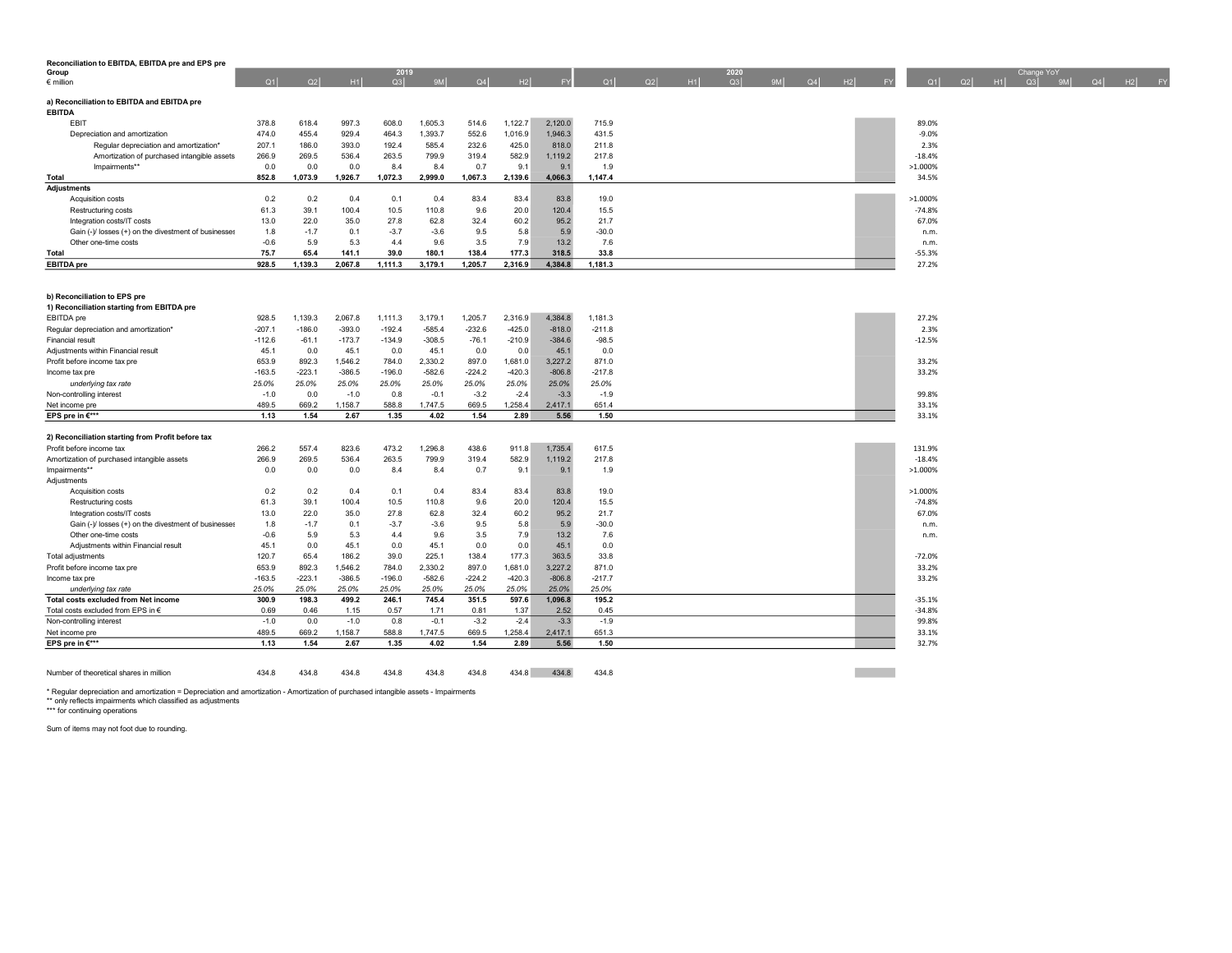# Breakdown of depreciation and amortization and adjustments

| Group                                       |                 |                |       |       | 2019          |       |       |       |                       |       |    |    | 2020 |    |    |    |    |          |    |    | Change YoY |    |    |    |           |
|---------------------------------------------|-----------------|----------------|-------|-------|---------------|-------|-------|-------|-----------------------|-------|----|----|------|----|----|----|----|----------|----|----|------------|----|----|----|-----------|
| $\epsilon$ million                          | <b>Division</b> | O <sub>1</sub> | Q2    | H1    | Q3            | 9M    | $Q_4$ | H2    | <b>EY</b>             | Q1    | Q2 | H1 | Q3   | 9M | Q4 | H2 | EV | Q1       | Q2 | H1 | Q3         | 9M | Q4 | H2 | <b>FY</b> |
|                                             |                 |                |       |       |               |       |       |       |                       |       |    |    |      |    |    |    |    |          |    |    |            |    |    |    |           |
| a) Depreciation and amortization            |                 |                |       |       |               |       |       |       |                       |       |    |    |      |    |    |    |    |          |    |    |            |    |    |    |           |
| Regular depreciation and amortization*      | all             | 207.1          | 186.0 | 393.0 | 192.4         | 585.4 | 232.6 | 425.0 | 818.0                 | 211.8 |    |    |      |    |    |    |    | 2.3%     |    |    |            |    |    |    |           |
| Amortization of purchased intangible assets |                 |                |       |       |               |       |       |       |                       |       |    |    |      |    |    |    |    |          |    |    |            |    |    |    |           |
| Healthcare                                  | НC              | 113.3          | 113.4 | 226.7 | 113.2         | 339.8 | 112.9 | 226.0 | 452.7                 | 10.1  |    |    |      |    |    |    |    | $-91.1%$ |    |    |            |    |    |    |           |
| Life Science                                | LS.             | 122.0          | 123.8 | 245.8 | 118.0         | 363.9 | 118.2 | 236.2 | 482.1                 | 118.9 |    |    |      |    |    |    |    | $-2.6%$  |    |    |            |    |    |    |           |
| Performance Materials                       | <b>PM</b>       | 31.5           | 32.3  | 63.9  | 32.3          | 96.2  | 88.3  | 120.6 | 184.5                 | 88.8  |    |    |      |    |    |    |    | 181.4%   |    |    |            |    |    |    |           |
| <b>Total</b>                                |                 | 266.9          | 269.5 | 536.4 | 263.5         | 799.9 | 319.4 | 582.9 | 1.119.2               | 217.8 |    |    |      |    |    |    |    | $-18.4%$ |    |    |            |    |    |    |           |
| Impairments**                               | all             | 0.0            | 0.0   | 0.0   | 8.4           | 8.4   | 0.7   | 9.1   | 9.1                   | 1.9   |    |    |      |    |    |    |    | >1.000%  |    |    |            |    |    |    |           |
| Total depreciation and amortization         |                 | 474.0          | 455.4 | 929.4 | 464.3 1,393.7 |       |       |       | 552.6 1,016.9 1,946.3 | 431.5 |    |    |      |    |    |    |    | $-9.0%$  |    |    |            |    |    |    |           |

| b) Adjustments                                       |               |        |        |        |        |        |        |        |        |         |            |
|------------------------------------------------------|---------------|--------|--------|--------|--------|--------|--------|--------|--------|---------|------------|
| <b>Acquisition costs</b>                             |               | 0.2    | 0.2    | 0.4    | 0.1    | 0.4    | 83.4   | 83.4   | 83.8   | 19.0    | >1.000%    |
| <b>Restructuring costs</b>                           |               |        |        |        |        |        |        |        |        |         |            |
| Healthcare                                           | HC            | 0.1    | 4.7    | 4.8    | 1.5    | 6.3    | 10.7   | 12.2   | 17.0   | 2.0     | $>1.000\%$ |
| Life Science                                         | LS            | 1.1    | 3.8    | 4.9    | 6.1    | 11.0   | 1.5    | 7.6    | 12.5   | 1.7     |            |
| Performance Materials                                | <b>PM</b>     | 34.1   | 26.3   | 60.5   | 0.9    | 61.3   | $-0.4$ | 0.4    | 60.9   | 7.4     | $-78.4%$   |
| Corporate/Others                                     | <sub>CO</sub> | 25.9   | 4.3    | 30.2   | 2.0    | 32.2   | $-2.2$ | $-0.2$ | 30.0   | 4.3     |            |
| <b>Total</b>                                         |               | 61.3   | 39.1   | 100.4  | 10.5   | 110.8  | 9.6    | 20.0   | 120.4  | 15.4    | $-74.8%$   |
| Integration costs/IT costs                           |               |        |        |        |        |        |        |        |        |         |            |
| <b>Integration Cost</b>                              | LS/PM/CO      | 0.6    | 2.4    | 3.0    | 4.1    | 7.1    | 7.7    | 11.9   | 14.8   | 8.0     | >1.000%    |
| ERP/HR systems                                       | all           | 12.4   | 19.6   | 32.1   | 23.6   | 55.7   | 24.7   | 48.3   | 80.4   | 13.7    |            |
| Total                                                |               | 13.0   | 22.0   | 35.0   | 27.8   | 62.8   | 32.4   | 60.2   | 95.2   | 21.7    |            |
| Gain (-)/ losses (+) on the divestment of businesses |               |        |        |        |        |        |        |        |        |         |            |
| Costs related to former business activities          | CO.           | 0.0    | 0.0    | 0.0    | 0.5    | 0.5    | 0.8    | 1.3    | 1.3    | 1.8     | $>1.000\%$ |
| Costs related to former business activities          | <b>PM</b>     | 0.0    | 0.0    | 0.0    | 0.0    | 0.0    | 0.2    | 0.2    | 0.2    | 0.1     |            |
| Sale of CH, Allergopharma and others                 | HC            | 0.8    | $-3.0$ | $-2.1$ | $-6.4$ | $-8.5$ | 4.0    | $-2.4$ | $-4.5$ | $-31.8$ |            |
| Costs related to former business activities          | LS            | 1.0    | 1.2    | 2.2    | 2.2    | 4.4    | 4.5    | 6.7    | 8.9    | 0.0     |            |
| <b>Total</b>                                         |               | 1.8    | $-1.7$ | 0.1    | $-3.7$ | $-3.6$ | 9.5    | 5.8    | 5.9    | $-30.0$ |            |
| Other one-time costs                                 |               |        |        |        |        |        |        |        |        |         |            |
|                                                      | HC            | 0.1    | 0.1    | 0.1    | 0.0    | 0.1    | $-0.1$ | $-0.1$ | 0.0    | 0.0     | $-100.0%$  |
| Others                                               | LS            | 0.0    | 0.0    | 0.0    | 0.0    | 0.0    | 0.0    | 0.0    | 0.0    | 0.0     | $-100.0%$  |
|                                                      | PM            | 0.0    | 0.0    | 0.0    | 0.0    | 0.0    | 0.0    | 0.0    | 0.0    | 0.0     | $-100.0%$  |
|                                                      | CO            | $-0.7$ | 5.8    | 5.1    | 4.4    | 9.5    | 3.6    | 8.0    | 13.1   | 7.6     |            |
| <b>Total</b>                                         |               | $-0.6$ | 5.9    | 5.3    | 4.4    | 9.6    | 3.5    | 7.9    | 13.2   | 7.6     |            |
| <b>Total adjustments</b>                             |               | 75.7   | 65.4   | 141.1  | 39.0   | 180.1  | 138.4  | 177.3  | 318.5  | 33.8    | $-55.3%$   |

\* Regular depreciation and amortization = Depreciation and amortization - Amortization of purchased intangible assets - Impairments

\*\* only reflects impairments which classified as adjustments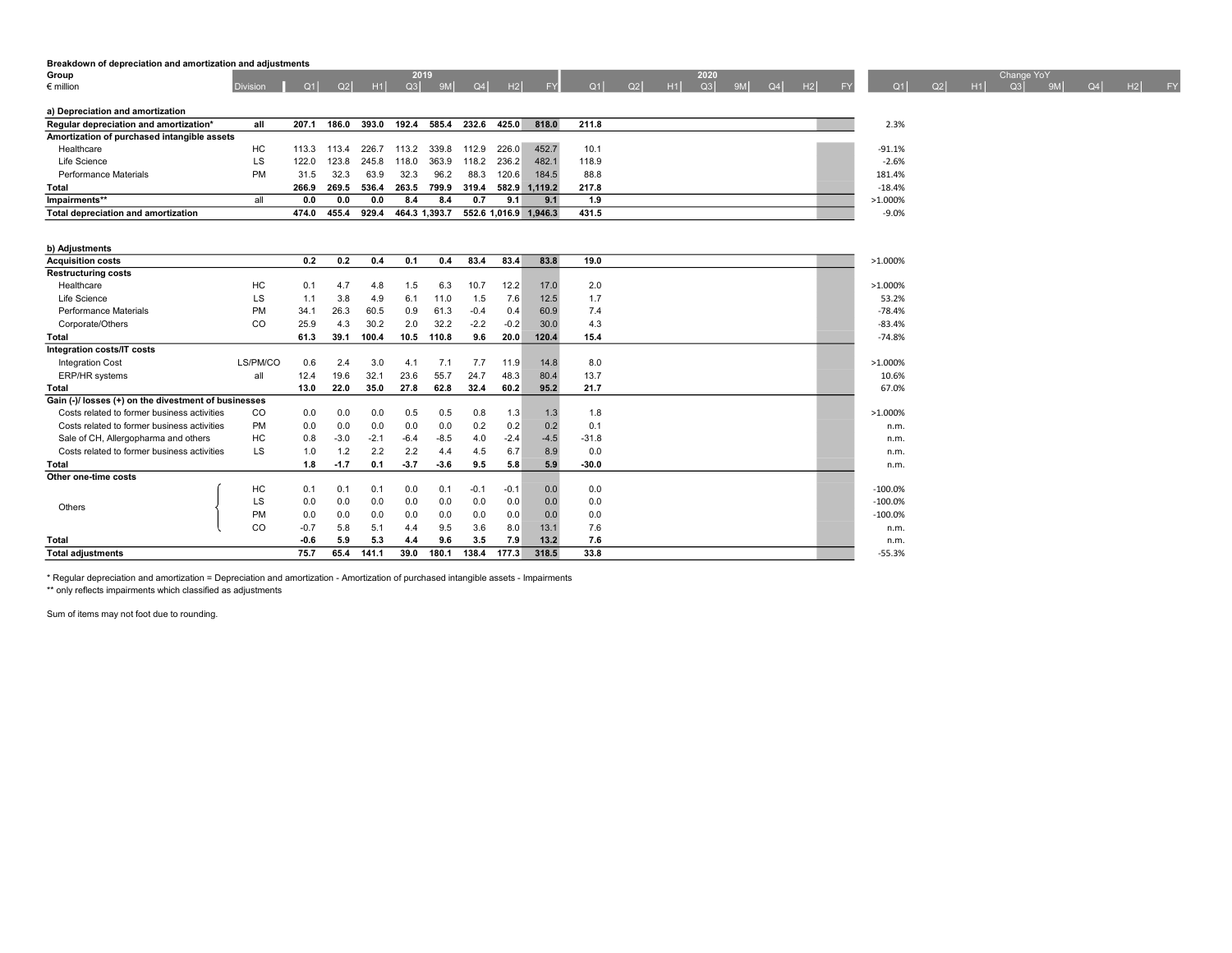| Income Statement Merck KGaA, Darmstadt, Germany |          |          |            |          |            |          |               |            |                 |    |    |      |    |    |    |    |          |    |    |           |            |    |         |
|-------------------------------------------------|----------|----------|------------|----------|------------|----------|---------------|------------|-----------------|----|----|------|----|----|----|----|----------|----|----|-----------|------------|----|---------|
| Healthcare                                      |          |          |            |          | 2019       |          |               |            |                 |    |    | 2020 |    |    |    |    |          |    |    |           | Change YoY |    |         |
| $\epsilon$ million                              | Q1       | Q2       | H1         | Q3       | 9M         | Q4       | H2            | <b>FY</b>  | Q1              | Q2 | H1 | Q3   | 9M | Q4 | H2 | FY | Q1       | Q2 | H1 | $\sim$ Q3 | 9MI        | Q4 | $H2$ FY |
| <b>Net sales</b>                                | 1.480.6  | 1.677.0  | 3.157.6    | 1.755.8  | 4.913.5    | 1.800.3  | 3.556.2       |            | 6,713.8 1,700.5 |    |    |      |    |    |    |    | 14.9%    |    |    |           |            |    |         |
| Cost of sales                                   | $-324.9$ | $-421.2$ | $-746.1$   | $-417.8$ | $-1,163.9$ | $-441.3$ | $-859.1$      | $-1,605.2$ | $-393.4$        |    |    |      |    |    |    |    | 21.1%    |    |    |           |            |    |         |
| thereof amortization of intangible assets       | $-0.8$   | $-1.1$   | $-1.9$     | $-0.9$   | $-2.8$     | $-0.9$   | $-1.9$        | $-3.8$     | $-0.8$          |    |    |      |    |    |    |    | $-6.2%$  |    |    |           |            |    |         |
| Gross profit                                    | 1,155.7  | 1.255.8  | 2,411.5    | 1.338.0  | 3,749.5    | 1.359.0  | 2.697.0       | 5.108.5    | 1.307.1         |    |    |      |    |    |    |    | 13.1%    |    |    |           |            |    |         |
| in % of net sales                               | 78.1%    | 74.9%    | 76.4%      | 76.2%    | 76.3%      | 75.5%    | 75.8%         | 76.1%      | 76.9%           |    |    |      |    |    |    |    |          |    |    |           |            |    |         |
| SG&A                                            | $-647.7$ | $-516.0$ | $-1,163.7$ | $-584.0$ | $-1.747.7$ | $-545.8$ | $-1,129.8$    | $-2.293.5$ | $-467.4$        |    |    |      |    |    |    |    | $-27.8%$ |    |    |           |            |    |         |
| in % of net sales                               | 43.7%    | 30.8%    | 36.9%      | 33.3%    | 35.6%      | 30.3%    | 31.8%         | 34.2%      | 27.5%           |    |    |      |    |    |    |    |          |    |    |           |            |    |         |
| Marketing and selling expenses                  | $-550.4$ | $-599.4$ | $-1.149.8$ | $-560.5$ | $-1,710.3$ | $-594.9$ | $-1.155.4$    | $-2.305.2$ | $-423.4$        |    |    |      |    |    |    |    | $-23.1%$ |    |    |           |            |    |         |
| thereof amortization of intangible assets (M&S) | $-112.2$ | $-112.2$ | $-224.3$   | $-110.8$ | $-335.1$   | $-107.4$ | $-218.2$      | $-442.5$   | $-7.5$          |    |    |      |    |    |    |    | $-93.3%$ |    |    |           |            |    |         |
| Administration expenses                         | $-87.5$  | $-84.1$  | $-171.7$   | $-82.4$  | $-254.0$   | $-90.2$  | $-172.5$      | $-344.2$   | $-79.5$         |    |    |      |    |    |    |    | $-9.2%$  |    |    |           |            |    |         |
| Impairment losses and reversals (IFRS 9)        | $-3.6$   | 2.3      | $-1.2$     | 0.7      | $-0.5$     | $-0.6$   | 0.1           | $-1.1$     | 4.9             |    |    |      |    |    |    |    | n.m.     |    |    |           |            |    |         |
| Other operating expenses/income                 | $-6.2$   | 165.2    | 159.0      | 58.2     | 217.2      | 139.9    | 198.1         | 357.0      | 30.6            |    |    |      |    |    |    |    | n.m.     |    |    |           |            |    |         |
| Impairments**                                   | 0.0      | 0.0      | 0.0        | 0.0      | 0.0        | $-1.1$   | $-1.1$        | $-1.1$     | $-1.9$          |    |    |      |    |    |    |    | n.m.     |    |    |           |            |    |         |
| Research and development                        | $-380.3$ | $-394.6$ | $-774.9$   | $-428.7$ | $-1.203.6$ | $-462.0$ | $-890.7$      | $-1.665.6$ | $-417.4$        |    |    |      |    |    |    |    | 9.8%     |    |    |           |            |    |         |
| in % of net sales                               | 25.7%    | 23.5%    | 24.5%      | 24.4%    | 24.5%      | 25.7%    | 25.0%         | 24.8%      | 24.5%           |    |    |      |    |    |    |    |          |    |    |           |            |    |         |
| thereof amortization of intangible assets (R&D) | $-0.4$   | $-0.2$   | $-0.6$     | $-1.5$   | $-2.0$     | $-4.6$   | $-6.0$        | $-6.6$     | $-1.9$          |    |    |      |    |    |    |    | 407.2%   |    |    |           |            |    |         |
| <b>EBIT</b>                                     | 127.8    | 345.1    | 472.9      | 325.4    | 798.2      | 351.2    | 676.6         | 1.149.5    | 422.3           |    |    |      |    |    |    |    | 230.5%   |    |    |           |            |    |         |
| in % of net sales                               | 8.6%     | 20.6%    | 15.0%      | 18.5%    | 16.2%      | 19.5%    | 19.0%         | 17.1%      | 24.8%           |    |    |      |    |    |    |    |          |    |    |           |            |    |         |
| Depreciation and amortization                   | 201.3    | 177.4    | 378.7      | 178.2    | 556.9      | 190.0    | 368.2         | 746.9      | 78.9            |    |    |      |    |    |    |    | $-60.8%$ |    |    |           |            |    |         |
| <b>EBITDA</b>                                   | 329.1    | 522.5    | 851.6      | 503.5    | 1,355.1    |          | 541.2 1,044.8 | 1,896.4    | 501.0           |    |    |      |    |    |    |    | 52.3%    |    |    |           |            |    |         |
| in % of net sales                               | 22.2%    | 31.2%    | 27.0%      | 28.7%    | 27.6%      | 30.1%    | 29.4%         | 28.2%      | 29.5%           |    |    |      |    |    |    |    |          |    |    |           |            |    |         |
| <b>EBITDA</b> pre                               | 332.0    | 527.8    | 859.8      | 500.8    | 1.360.6    | 561.1    | 1.061.9       | 1.921.7    | 472.1           |    |    |      |    |    |    |    | 42.2%    |    |    |           |            |    |         |
| in % of net sales                               | 22.4%    | 31.5%    | 27.2%      | 28.5%    | 27.7%      | 31.2%    | 29.9%         | 28.6%      | 27.8%           |    |    |      |    |    |    |    |          |    |    |           |            |    |         |
|                                                 |          |          |            |          |            |          |               |            |                 |    |    |      |    |    |    |    |          |    |    |           |            |    |         |
|                                                 |          |          |            |          |            |          |               |            |                 |    |    |      |    |    |    |    |          |    |    |           |            |    |         |
| <b>Reconciliation to EBITDA pre</b>             |          |          |            |          |            |          |               |            |                 |    |    |      |    |    |    |    |          |    |    |           |            |    |         |
| <b>EBITDA</b>                                   | 329.7    | 522.5    | 851.6      | 503.5    | 1,355.1    |          | 541.2 1,044.8 | 1,896.4    | 501.0           |    |    |      |    |    |    |    | 52.3%    |    |    |           |            |    |         |
| <b>Adiustments</b>                              |          |          |            |          |            |          |               |            |                 |    |    |      |    |    |    |    |          |    |    |           |            |    |         |
| thereof: Cost of Sales                          | 0.0      | 0.0      | 0.0        | 0.0      | 0.0        | 0.2      | 0.2           | 0.2        | 0.2             |    |    |      |    |    |    |    | n.m.     |    |    |           |            |    |         |
| thereof: Marketing and selling expenses         | 0.0      | 0.1      | 0.1        | 2.4      | 2.5        | 0.1      | 2.5           | 2.6        | 0.8             |    |    |      |    |    |    |    | n.m.     |    |    |           |            |    |         |
| thereof: Administration expenses                | 1.7      | 2.9      | 4.6        | 1.6      | 6.2        | 9.3      | 10.9          | 15.4       | 1.0             |    |    |      |    |    |    |    | $-39.5%$ |    |    |           |            |    |         |
| thereof: Other operating expenses/income        | 1.2      | 2.3      | 3.6        | $-7.5$   | $-4.0$     | 8.9      | 1.4           | 5.0        | $-30.9$         |    |    |      |    |    |    |    | n.m.     |    |    |           |            |    |         |
| thereof: Research and development               | 0.0      | 0.0      | 0.0        | 0.8      | 0.8        | 1.4      | 2.2           | 2.2        | 0.0             |    |    |      |    |    |    |    | n.m.     |    |    |           |            |    |         |
| <b>Total</b>                                    | 2.9      | 5.3      | 8.2        | $-2.8$   | 5.5        | 19.9     | 17.1          | 25.4       | $-28.9$         |    |    |      |    |    |    |    | n.m.     |    |    |           |            |    |         |
| <b>EBITDA</b> pre                               | 332.0    | 527.8    | 859.8      | 500.8    | 1.360.6    | 561.1    | 1.061.9       | 1.921.7    | 472.1           |    |    |      |    |    |    |    | 42.2%    |    |    |           |            |    |         |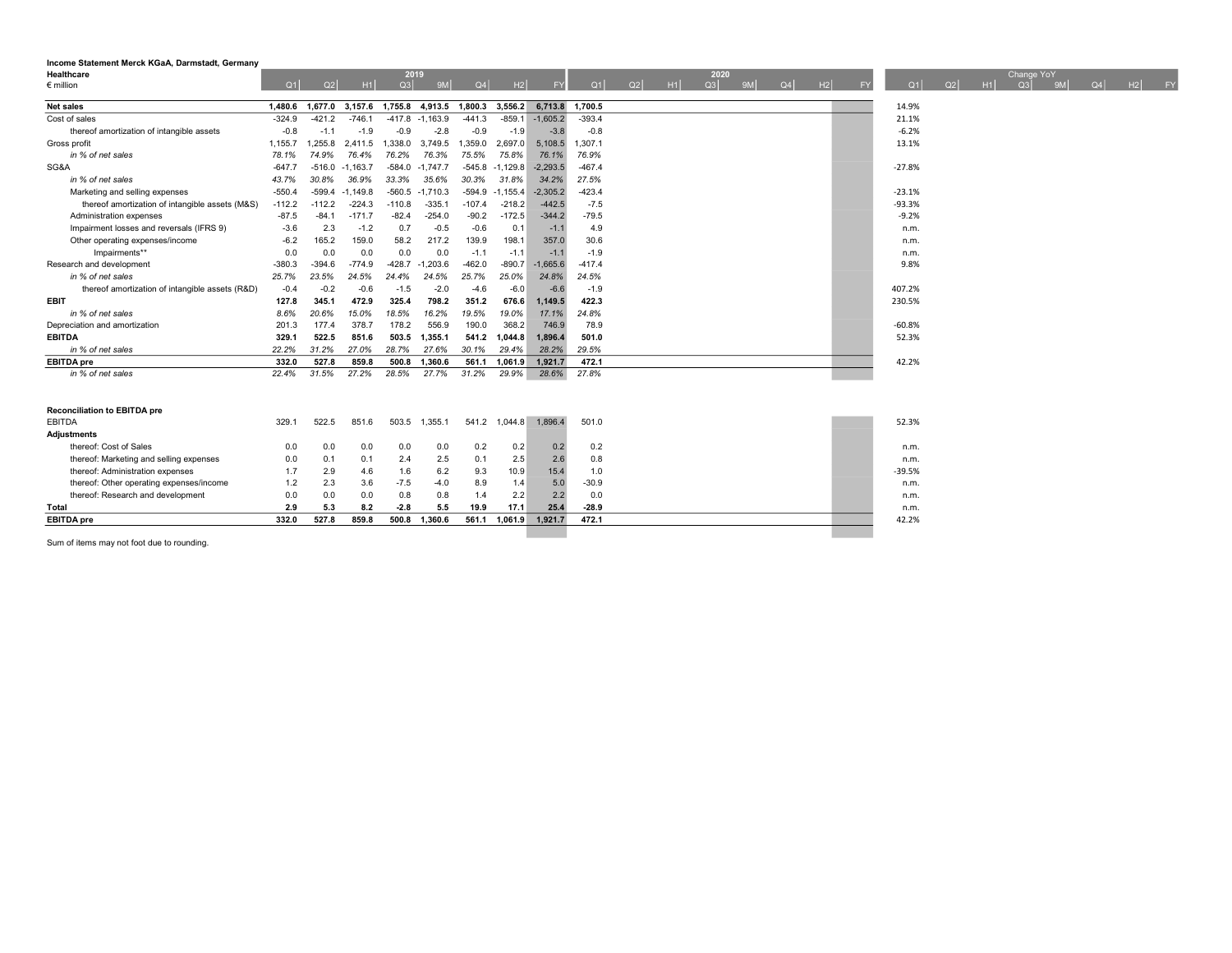### Detailed reconciliation - Healthcare

| Detailed reconciliation - Healthcare                 |       |        |        |            |               |        |        |                       |         |    |    |            |    |    |    |           |            |    |    |                  |    |    |    |    |
|------------------------------------------------------|-------|--------|--------|------------|---------------|--------|--------|-----------------------|---------|----|----|------------|----|----|----|-----------|------------|----|----|------------------|----|----|----|----|
| $\epsilon$ million                                   | Q1    | Q2     | H1     | 2019<br>Q3 | 9M            | Q4     | H2     | <b>FY</b>             | Q1      | Q2 | H1 | 2020<br>Q3 | 9M | Q4 | H2 | <b>FY</b> | Q1         | Q2 | H1 | Change YoY<br>Q3 | 9M | Q4 | H2 | FY |
| <b>EBIT</b>                                          | 127.8 | 345.1  | 472.9  | 325.4      | 798.2         | 351.2  |        | 676.6 1,149.5         | 422.3   |    |    |            |    |    |    |           | 230.5%     |    |    |                  |    |    |    |    |
| Regular depreciation and amortization*               | 88.0  | 64.1   | 152.0  | 65.0       | 217.0         | 76.1   | 141.1  | 293.1                 | 66.8    |    |    |            |    |    |    |           | $-24.0%$   |    |    |                  |    |    |    |    |
| Amortization of purchased intangible assets          | 113.3 | 113.4  | 226.7  | 113.2      | 339.8         | 112.9  | 226.0  | 452.7                 | 10.1    |    |    |            |    |    |    |           | $-91.1%$   |    |    |                  |    |    |    |    |
| Impairments**                                        | 0.0   | 0.0    | 0.0    | 0.0        | 0.0           | 1.1    | 1.1    | 1.1                   | 1.9     |    |    |            |    |    |    |           | n.m.       |    |    |                  |    |    |    |    |
| <b>Total depreciation and amortization</b>           | 201.3 | 177.4  | 378.7  | 178.2      | 556.9         | 190.0  | 368.2  | 746.9                 | 78.8    |    |    |            |    |    |    |           | $-60.9%$   |    |    |                  |    |    |    |    |
| <b>EBITDA</b>                                        |       | 522.5  | 851.6  |            | 503.5 1,355.1 |        |        | 541.2 1,044.8 1,896.4 | 501.0   |    |    |            |    |    |    |           | 52.3%      |    |    |                  |    |    |    |    |
|                                                      | 329.1 |        |        |            |               |        |        |                       |         |    |    |            |    |    |    |           |            |    |    |                  |    |    |    |    |
| <b>Adjustments</b>                                   |       |        |        |            |               |        |        |                       |         |    |    |            |    |    |    |           |            |    |    |                  |    |    |    |    |
| <b>Acquisition costs</b>                             | 0.0   | 0.0    | 0.0    | 0.0        | 0.0           | 0.0    | 0.0    | 0.0                   | 0.0     |    |    |            |    |    |    |           | n.m.       |    |    |                  |    |    |    |    |
| <b>Restructuring costs</b>                           |       |        |        |            |               |        |        |                       |         |    |    |            |    |    |    |           |            |    |    |                  |    |    |    |    |
| Restructuring costs                                  | 0.1   | 4.7    | 4.8    | 1.5        | 6.3           | 10.7   | 12.2   | 17.0                  | 2.0     |    |    |            |    |    |    |           | $>1.000\%$ |    |    |                  |    |    |    |    |
| Total                                                | 0.1   | 4.7    | 4.8    | 1.5        | 6.3           | 10.7   | 12.2   | 17.0                  | 2.0     |    |    |            |    |    |    |           | >1.000%    |    |    |                  |    |    |    |    |
| Integration costs/IT costs                           |       |        |        |            |               |        |        |                       |         |    |    |            |    |    |    |           |            |    |    |                  |    |    |    |    |
| <b>Integration Cost</b>                              | 0.0   | 0.0    | 0.0    | 0.0        | 0.0           | 0.0    | 0.0    | 0.0                   | 0.0     |    |    |            |    |    |    |           | n.m.       |    |    |                  |    |    |    |    |
| ERP/HR systems                                       | 1.9   | 3.6    | 5.4    | 2.1        | 7.5           | 5.3    | 7.4    | 12.8                  | 0.9     |    |    |            |    |    |    |           | $-50.9%$   |    |    |                  |    |    |    |    |
| <b>Total</b>                                         | 1.9   | 3.6    | 5.4    | 2.1        | 7.5           | 5.3    | 7.4    | 12.8                  | 0.9     |    |    |            |    |    |    |           | $-50.9%$   |    |    |                  |    |    |    |    |
| Gain (-)/ losses (+) on the divestment of businesses |       |        |        |            |               |        |        |                       |         |    |    |            |    |    |    |           |            |    |    |                  |    |    |    |    |
| Sale of Kuvan and Biosimilars                        | 0.0   | $-4.9$ | $-4.8$ | 0.0        | $-4.8$        | 1.0    | 1.0    | $-3.8$                | 0.1     |    |    |            |    |    |    |           | 43.5%      |    |    |                  |    |    |    |    |
| Sale of Consumer Health                              | 0.8   | 1.9    | 2.7    | $-6.4$     | $-3.7$        | 2.9    | $-3.5$ | $-0.8$                | 4.6     |    |    |            |    |    |    |           | 494.6%     |    |    |                  |    |    |    |    |
| Sale of Allergopharma                                | 0.0   | 0.0    | 0.0    | 0.0        | 0.0           | 0.0    | 0.0    | 0.0                   | $-36.5$ |    |    |            |    |    |    |           | n.m.       |    |    |                  |    |    |    |    |
| Others                                               | 0.0   | 0.0    | 0.0    | 0.0        | 0.0           | $-0.1$ | $-0.1$ | $-0.1$                | 0.0     |    |    |            |    |    |    |           | n.m.       |    |    |                  |    |    |    |    |
| <b>Total</b>                                         | 0.8   | $-3.0$ | $-2.1$ | $-6.4$     | $-8.5$        | 4.0    | $-2.4$ | $-4.5$                | $-31.8$ |    |    |            |    |    |    |           | n.m.       |    |    |                  |    |    |    |    |
| Other one-time costs                                 |       |        |        |            |               |        |        |                       |         |    |    |            |    |    |    |           |            |    |    |                  |    |    |    |    |
| Others                                               | 0.1   | 0.1    | 0.1    | 0.0        | 0.1           | $-0.1$ | $-0.1$ | 0.0                   | 0.0     |    |    |            |    |    |    |           | $-100.0%$  |    |    |                  |    |    |    |    |
| <b>Total</b>                                         | 0.1   | 0.1    | 0.1    | 0.0        | 0.1           | $-0.1$ | $-0.1$ | 0.0                   | 0.0     |    |    |            |    |    |    |           | $-100.0%$  |    |    |                  |    |    |    |    |
| <b>Total adjustments</b>                             | 2.9   | 5.3    | 8.2    | $-2.8$     | 5.5           | 19.9   | 17.1   | 25.4                  | $-28.9$ |    |    |            |    |    |    |           | n.m.       |    |    |                  |    |    |    |    |
| <b>EBITDA</b> pre                                    | 332.0 | 527.8  | 859.8  | 500.8      | 1,360.6       | 561.1  |        | 1,061.9 1,921.7       | 472.1   |    |    |            |    |    |    |           | 42.2%      |    |    |                  |    |    |    |    |

\* Regular depreciation and amortization = Depreciation and amortization - Amortization of purchased intangible assets - Impairments

\*\* only reflects impairments which classified as adjustments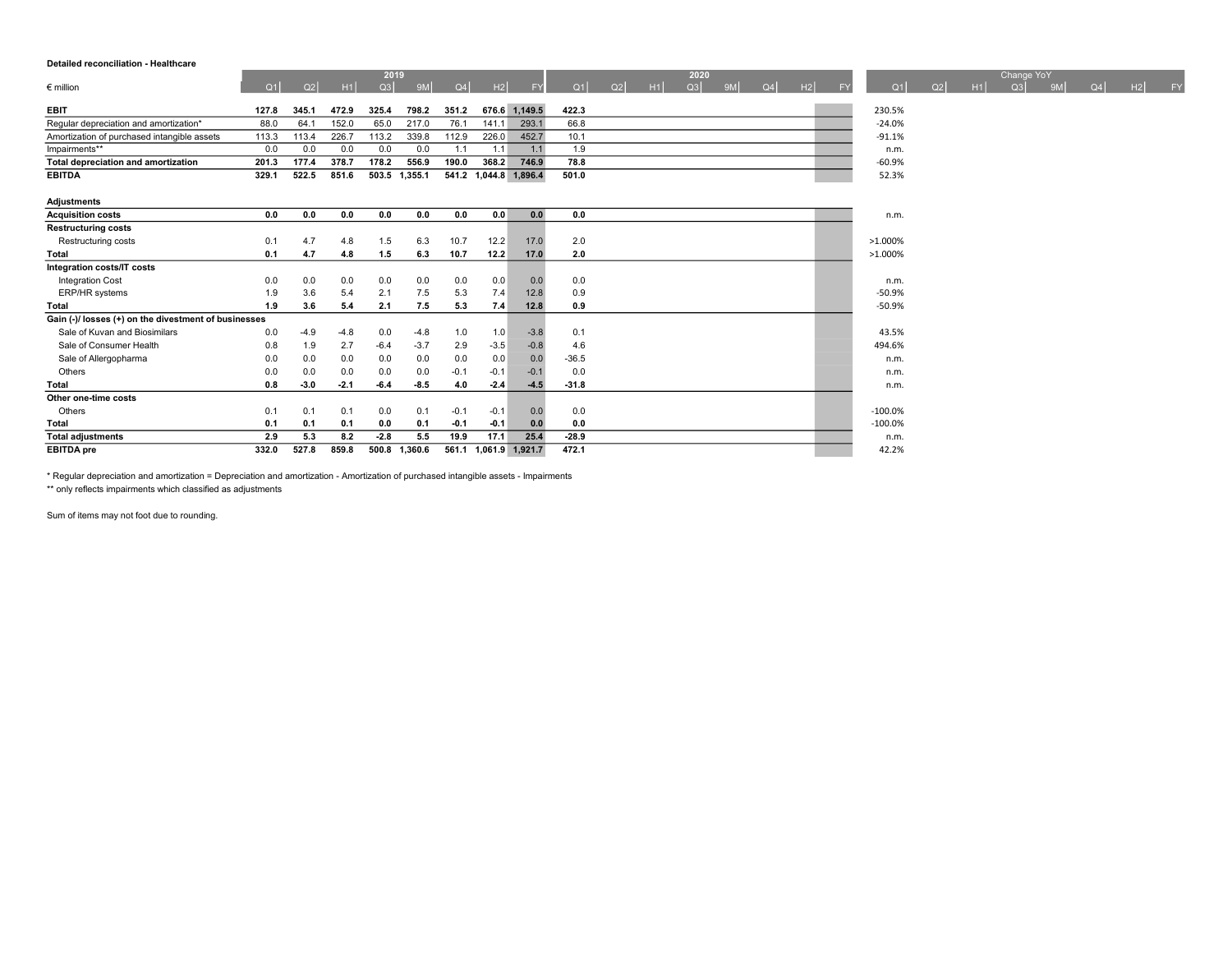| Income Statement Merck KGaA, Darmstadt, Germany |          |          |                 |          |                 |          |                   |            |          |    |          |    |    |    |    |            |    |            |    |    |    |    |
|-------------------------------------------------|----------|----------|-----------------|----------|-----------------|----------|-------------------|------------|----------|----|----------|----|----|----|----|------------|----|------------|----|----|----|----|
| Life Science                                    |          |          |                 | 2019     |                 |          |                   |            |          |    | 2020     |    |    |    |    |            |    | Change YoY |    |    |    |    |
| $\epsilon$ million                              | Q1       | Q2       | H1              | Q3       | 9M              | Q4       | H2                | <b>FY</b>  | Q1       | Q2 | Q3<br>H1 | 9M | Q4 | H2 | FY | Q1<br>Q2   | H1 | Q3         | 9M | Q4 | H2 | FY |
| <b>Net sales</b>                                | 1.661.0  |          | 1.705.5 3.366.5 |          | 1.715.2 5.081.7 |          | 1,782.6 3,497.9   | 6,864.3    | 1,768.9  |    |          |    |    |    |    | 6.5%       |    |            |    |    |    |    |
| Cost of sales                                   | $-719.0$ | $-723.9$ | $-1,442.9$      | $-747.8$ | $-2,190.7$      |          | $-770.8 -1,518.6$ | $-2,961.5$ | $-744.5$ |    |          |    |    |    |    | 3.5%       |    |            |    |    |    |    |
| thereof amortization of intangible assets       | $-14.4$  | $-14.5$  | $-28.9$         | $-14.6$  | $-43.5$         | $-15.0$  | $-29.6$           | $-58.5$    | $-15.0$  |    |          |    |    |    |    | 3.7%       |    |            |    |    |    |    |
| Gross profit                                    | 942.0    | 981.6    | 1.923.6         | 967.4    | 2,891.0         | 1,011.8  | 1,979.2           | 3,902.8    | 1.024.4  |    |          |    |    |    |    | 8.8%       |    |            |    |    |    |    |
| in % of net sales                               | 56.7%    | 57.6%    | 57.1%           | 56.4%    | 56.9%           | 56.8%    | 56.6%             | 56.9%      | 57.9%    |    |          |    |    |    |    |            |    |            |    |    |    |    |
| SG&A                                            | $-566.8$ | $-590.5$ | $-1,157.3$      | $-584.2$ | $-1.741.4$      | $-604.7$ | $-1,188.9$        | $-2,346.2$ | $-603.8$ |    |          |    |    |    |    | 6.5%       |    |            |    |    |    |    |
| in % of net sales                               | 34.1%    | 34.6%    | 34.4%           | 34.1%    | 34.3%           | 33.9%    | 34.0%             | 34.2%      | 34.1%    |    |          |    |    |    |    |            |    |            |    |    |    |    |
| Marketing and selling expenses                  | $-469.5$ | $-489.8$ | $-959.3$        | $-474.4$ | $-1.433.7$      | $-489.9$ | $-964.3$          | $-1.923.6$ | $-497.5$ |    |          |    |    |    |    | 6.0%       |    |            |    |    |    |    |
| thereof amortization of intangible assets (M&S) | $-107.6$ | $-109.3$ | $-216.9$        | $-103.4$ | $-320.3$        | $-103.2$ | $-206.6$          | $-423.5$   | $-104.0$ |    |          |    |    |    |    | $-3.4%$    |    |            |    |    |    |    |
| Administration expenses                         | $-87.5$  | $-68.4$  | $-155.9$        | $-83.2$  | $-239.1$        | $-101.9$ | $-185.1$          | $-341.1$   | $-89.2$  |    |          |    |    |    |    | 1.9%       |    |            |    |    |    |    |
| Impairment losses and reversals (IFRS 9)        | 0.0      | $-0.3$   | $-0.3$          | $-2.6$   | $-2.9$          | $-3.8$   | $-6.4$            | $-6.7$     | 0.4      |    |          |    |    |    |    | $>1.000\%$ |    |            |    |    |    |    |
| Other operating expenses/income                 | $-9.8$   | $-32.0$  | $-41.8$         | $-23.9$  | $-65.7$         | $-9.1$   | $-33.1$           | $-74.8$    | $-17.6$  |    |          |    |    |    |    | 80.1%      |    |            |    |    |    |    |
| Impairments**                                   | 0.0      | 0.0      | 0.0             | $-0.1$   | $-0.1$          | 0.0      | $-0.1$            | $-0.1$     | 0.0      |    |          |    |    |    |    | $-100.0%$  |    |            |    |    |    |    |
| Research and development                        | $-61.8$  | $-69.4$  | $-131.2$        | $-67.3$  | $-198.5$        | $-77.7$  | $-145.0$          | $-276.2$   | $-75.3$  |    |          |    |    |    |    | 21.9%      |    |            |    |    |    |    |
| in % of net sales                               | 3.7%     | 4.1%     | 3.9%            | 3.9%     | 3.9%            | 4.4%     | 4.1%              | 4.0%       | 4.3%     |    |          |    |    |    |    |            |    |            |    |    |    |    |
| thereof amortization of intangible assets (R&D) | 0.0      | 0.0      | 0.0             | 0.0      | 0.0             | 0.0      | 0.0               | 0.0        | 0.0      |    |          |    |    |    |    | 135.8%     |    |            |    |    |    |    |
| <b>EBIT</b>                                     | 313.4    | 321.7    | 635.1           | 316.0    | 951.1           | 329.3    | 645.3             | 1,280.4    | 345.3    |    |          |    |    |    |    | 10.2%      |    |            |    |    |    |    |
| in % of net sales                               | 18.9%    | 18.9%    | 18.9%           | 18.4%    | 18.7%           | 18.5%    | 18.4%             | 18.7%      | 19.5%    |    |          |    |    |    |    |            |    |            |    |    |    |    |
| Depreciation and amortization                   | 193.5    | 196.6    | 390.1           | 194.9    | 584.9           | 204.4    | 399.2             | 789.3      | 196.0    |    |          |    |    |    |    | 1.3%       |    |            |    |    |    |    |
| <b>EBITDA</b>                                   | 506.8    | 518.3    | 1,025.1         | 510.9    | 1,536.0         | 533.7    | 1,044.6           | 2,069.7    | 541.3    |    |          |    |    |    |    | 6.8%       |    |            |    |    |    |    |
| in % of net sales                               | 30.5%    | 30.4%    | 30.5%           | 29.8%    | 30.2%           | 29.9%    | 29.9%             | 30.2%      | 30.6%    |    |          |    |    |    |    |            |    |            |    |    |    |    |
| <b>EBITDA</b> pre                               | 515.7    | 533.3    | 1,049.0         | 531.1    | 1,580.1         | 548.7    | 1,079.8           | 2.128.9    | 552.7    |    |          |    |    |    |    | 7.2%       |    |            |    |    |    |    |
| in % of net sales                               | 31.0%    | 31.3%    | 31.2%           | 31.0%    | 31.1%           | 30.8%    | 30.9%             | 31.0%      | 31.2%    |    |          |    |    |    |    |            |    |            |    |    |    |    |
|                                                 |          |          |                 |          |                 |          |                   |            |          |    |          |    |    |    |    |            |    |            |    |    |    |    |
|                                                 |          |          |                 |          |                 |          |                   |            |          |    |          |    |    |    |    |            |    |            |    |    |    |    |
| <b>Reconciliation to EBITDA pre</b>             |          |          |                 |          |                 |          |                   |            |          |    |          |    |    |    |    |            |    |            |    |    |    |    |
| <b>EBITDA</b>                                   | 506.8    | 518.3    | 1,025.1         | 510.9    | 1,536.0         | 533.7    | 1,044.6           | 2,069.7    | 541.3    |    |          |    |    |    |    | 6.8%       |    |            |    |    |    |    |
| <b>Adjustments</b>                              |          |          |                 |          |                 |          |                   |            |          |    |          |    |    |    |    |            |    |            |    |    |    |    |
| thereof: Cost of Sales                          | 0.7      | 0.5      | 1.2             | 2.3      | 3.4             | 1.6      | 3.8               | 5.0        | 0.2      |    |          |    |    |    |    | $-65.8%$   |    |            |    |    |    |    |
| thereof: Marketing and selling expenses         | 0.5      | 0.1      | 0.7             | 0.9      | 1.6             | 0.0      | 0.9               | 1.5        | 0.1      |    |          |    |    |    |    | $-85.7%$   |    |            |    |    |    |    |
| thereof: Administration expenses                | 6.1      | $-0.6$   | 5.5             | 6.0      | 11.6            | 22.1     | 28.2              | 33.7       | 9.3      |    |          |    |    |    |    | 52.0%      |    |            |    |    |    |    |
| thereof: Other operating expenses/income        | 1.4      | 14.9     | 16.3            | 11.1     | 27.4            | $-8.7$   | 2.4               | 18.8       | 1.8      |    |          |    |    |    |    | 28.7%      |    |            |    |    |    |    |
| thereof: Research and development               | 0.2      | 0.0      | 0.2             | 0.0      | 0.2             | 0.0      | 0.0               | 0.1        | 0.0      |    |          |    |    |    |    | $-100.0%$  |    |            |    |    |    |    |
| Total                                           | 8.9      | 15.0     | 23.9            | 20.3     | 44.1            | 15.0     | 35.3              | 59.1       | 11.4     |    |          |    |    |    |    | 27.5%      |    |            |    |    |    |    |

EBITDA pre 515.7 533.3 1,049.0 531.1 1,580.1 548.7 1,079.8 2,128.9 552.7 7.2%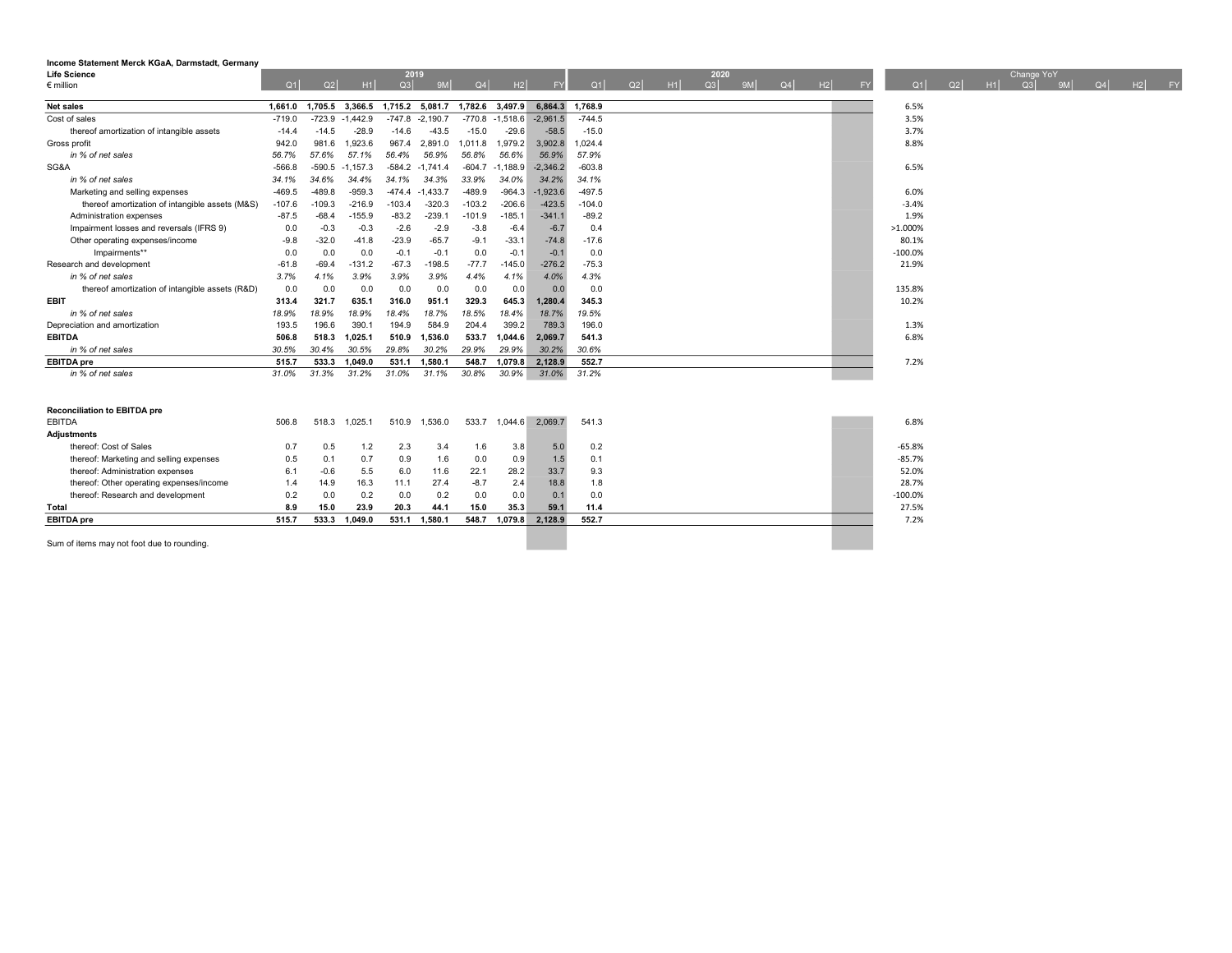### Detailed reconciliation - Life Science

|                                                      |       |       |         | 2019  |               |       |       |                       |       |    |    | 2020 |    |    |    |           |           |    |    | Change YoY |                |    |    |    |
|------------------------------------------------------|-------|-------|---------|-------|---------------|-------|-------|-----------------------|-------|----|----|------|----|----|----|-----------|-----------|----|----|------------|----------------|----|----|----|
| $\epsilon$ million                                   | Q1    | Q2    | H1      | Q3    | 9M            | Q4    | H2    | <b>FY</b>             | Q1    | Q2 | H1 | Q3   | 9M | Q4 | H2 | <b>FY</b> | Q1        | Q2 | H1 | Q3         | 9 <sub>M</sub> | Q4 | H2 | FY |
| <b>EBIT</b>                                          | 313.4 | 321.7 | 635.1   | 316.0 | 951.1         | 329.3 |       | 645.3 1,280.4         | 345.3 |    |    |      |    |    |    |           | 10.2%     |    |    |            |                |    |    |    |
| Regular depreciation and amortization*               | 71.4  | 72.8  | 144.2   | 76.8  | 221.0         | 86.2  | 162.9 | 307.1                 | 77.1  |    |    |      |    |    |    |           | 8.0%      |    |    |            |                |    |    |    |
| Amortization of purchased intangible assets          | 122.0 | 123.8 | 245.8   | 118.0 | 363.9         | 118.2 | 236.2 | 482.1                 | 118.9 |    |    |      |    |    |    |           | $-2.6%$   |    |    |            |                |    |    |    |
| Impairments**                                        | 0.0   | 0.0   | 0.0     | 0.1   | 0.1           | 0.0   | 0.1   | 0.1                   | 0.0   |    |    |      |    |    |    |           | $-100.0%$ |    |    |            |                |    |    |    |
| Total depreciation and amortization                  | 193.5 | 196.6 | 390.1   | 194.9 | 584.9         | 204.4 | 399.2 | 789.3                 | 196.0 |    |    |      |    |    |    |           | 1.3%      |    |    |            |                |    |    |    |
| <b>EBITDA</b>                                        | 506.8 | 518.3 | 1,025.1 |       | 510.9 1,536.0 |       |       | 533.7 1,044.6 2,069.7 | 541.3 |    |    |      |    |    |    |           | 6.8%      |    |    |            |                |    |    |    |
|                                                      |       |       |         |       |               |       |       |                       |       |    |    |      |    |    |    |           |           |    |    |            |                |    |    |    |
| Adjustments                                          |       |       |         |       |               |       |       |                       |       |    |    |      |    |    |    |           |           |    |    |            |                |    |    |    |
| <b>Acquisition costs</b>                             | 0.2   | 0.2   | 0.4     | 0.1   | 0.4           | 1.6   | 1.7   | 2.0                   | 0.0   |    |    |      |    |    |    |           | $-85.7%$  |    |    |            |                |    |    |    |
| <b>Restructuring costs</b>                           |       |       |         |       |               |       |       |                       |       |    |    |      |    |    |    |           |           |    |    |            |                |    |    |    |
| Restructuring costs                                  | 1.1   | 3.8   | 4.9     | 6.1   | 11.0          | 1.5   | 7.6   | 12.5                  | 1.7   |    |    |      |    |    |    |           | 53.2%     |    |    |            |                |    |    |    |
| Total                                                | 1.1   | 3.8   | 4.9     | 6.1   | 11.0          | 1.5   | 7.6   | 12.5                  | 1.7   |    |    |      |    |    |    |           | 53.2%     |    |    |            |                |    |    |    |
| Integration costs/IT costs                           |       |       |         |       |               |       |       |                       |       |    |    |      |    |    |    |           |           |    |    |            |                |    |    |    |
| <b>Integration Cost</b>                              | 0.6   | 1.0   | 1.5     | 0.8   | 2.3           | 0.2   | 1.0   | 2.5                   | 0.8   |    |    |      |    |    |    |           | 44.9%     |    |    |            |                |    |    |    |
| ERP/HR systems                                       | 6.0   | 8.8   | 14.8    | 11.2  | 26.0          | 7.1   | 18.3  | 33.1                  | 8.8   |    |    |      |    |    |    |           | 46.1%     |    |    |            |                |    |    |    |
| Total                                                | 6.6   | 9.7   | 16.3    | 12.0  | 28.3          | 7.3   | 19.3  | 35.7                  | 9.7   |    |    |      |    |    |    |           | 46.0%     |    |    |            |                |    |    |    |
| Gain (-)/ losses (+) on the divestment of businesses |       |       |         |       |               |       |       |                       |       |    |    |      |    |    |    |           |           |    |    |            |                |    |    |    |
| Costs related to former business activities          | 1.0   | 1.2   | 2.2     | 2.2   | 4.4           | 4.5   | 6.7   | 8.9                   | 0.0   |    |    |      |    |    |    |           | n.m.      |    |    |            |                |    |    |    |
| Total                                                | 1.0   | 1.2   | 2.2     | 2.2   | 4.4           | 4.5   | 6.7   | 8.9                   | 0.0   |    |    |      |    |    |    |           | n.m.      |    |    |            |                |    |    |    |
| Other one-time costs                                 |       |       |         |       |               |       |       |                       |       |    |    |      |    |    |    |           |           |    |    |            |                |    |    |    |
| Others                                               | 0.0   | 0.0   | 0.0     | 0.0   | 0.0           | 0.0   | 0.0   | 0.0                   | 0.0   |    |    |      |    |    |    |           | $-100.0%$ |    |    |            |                |    |    |    |

Total 0.0 0.0 0.0 0.0 0.0 0.0 0.0 0.0 0.0 -100.0% Total adjustments 8.9 15.0 23.9 20.3 44.1 15.0 35.3 59.1 11.4 28.0% EBITDA pre 515.7 533.3 1,049.0 531.1 1,580.1 548.7 1,079.8 2,128.9 552.7 7.2%

\* Regular depreciation and amortization = Depreciation and amortization - Amortization of purchased intangible assets - Impairments \*\* only reflects impairments which classified as adjustments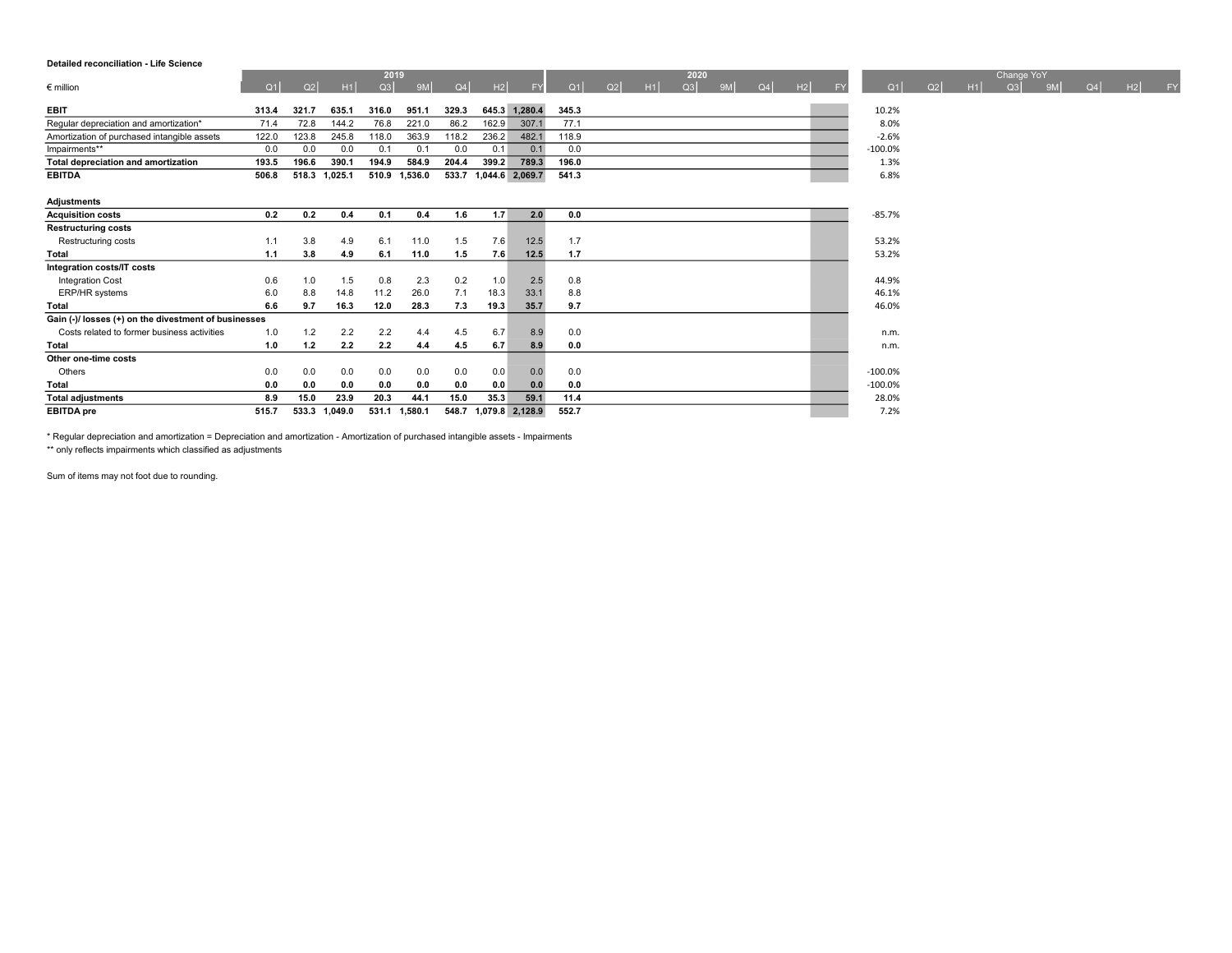| Income Statement Merck KGaA, Darmstadt, Germany |          |          |          |          |          |          |          |            |          |    |    |      |    |    |    |           |          |    |    |            |    |    |         |  |
|-------------------------------------------------|----------|----------|----------|----------|----------|----------|----------|------------|----------|----|----|------|----|----|----|-----------|----------|----|----|------------|----|----|---------|--|
| <b>Performance Materials</b>                    |          |          |          | 2019     |          |          |          |            |          |    |    | 2020 |    |    |    |           |          |    |    | Change YoY |    |    |         |  |
| $\epsilon$ million                              | Q1       | Q2       | H1       | Q3       | 9M       | Q4       | H2       | <b>FY</b>  | Q1       | Q2 | H1 | Q3   | 9M | Q4 | H2 | <b>FY</b> | Q1       | Q2 | H1 | Q3         | 9M | Q4 | $H2$ FY |  |
| <b>Net sales</b>                                | 604.1    | 589.0    | 1,193.1  | 582.7    | 1,775.8  | 797.9    | 1,380.5  | 2,573.6    | 900.3    |    |    |      |    |    |    |           | 49.0%    |    |    |            |    |    |         |  |
| Cost of sales                                   | $-337.9$ | $-306.9$ | $-644.8$ | $-314.7$ | $-959.5$ | $-477.2$ | $-792.0$ | $-1.436.8$ | $-515.1$ |    |    |      |    |    |    |           | 52.4%    |    |    |            |    |    |         |  |
| thereof amortization of intangible assets       | $-28.2$  | $-28.2$  | $-56.4$  | $-28.5$  | $-84.9$  | $-41.0$  | $-69.5$  | $-125.9$   | $-41.0$  |    |    |      |    |    |    |           | 45.3%    |    |    |            |    |    |         |  |
| Gross profit                                    | 266.3    | 282.0    | 548.3    | 267.9    | 816.2    | 320.6    | 588.6    | 1,136.9    | 385.3    |    |    |      |    |    |    |           | 44.7%    |    |    |            |    |    |         |  |
| in % of net sales                               | 44.1%    | 47.9%    | 46.0%    | 46.0%    | 46.0%    | 40.2%    | 42.6%    | 44.2%      | 42.8%    |    |    |      |    |    |    |           |          |    |    |            |    |    |         |  |
| SG&A                                            | $-99.3$  | $-108.7$ | $-207.4$ | $-121.8$ | $-329.2$ | $-233.3$ | $-355.1$ | $-562.6$   | $-197.6$ |    |    |      |    |    |    |           | 99.0%    |    |    |            |    |    |         |  |
| in % of net sales                               | 16.4%    | 18.4%    | 17.4%    | 20.9%    | 18.5%    | 29.2%    | 25.7%    | 21.9%      | 21.9%    |    |    |      |    |    |    |           |          |    |    |            |    |    |         |  |
| Marketing and selling expenses                  | $-65.9$  | $-66.$   | $-132.0$ | $-61.0$  | $-193.0$ | $-136.0$ | $-197.0$ | $-329.0$   | $-135.6$ |    |    |      |    |    |    |           | 105.8%   |    |    |            |    |    |         |  |
| thereof amortization of intangible assets (M&S) | $-2.8$   | $-3.7$   | $-6.4$   | $-3.4$   | $-9.8$   | $-46.8$  | $-50.2$  | $-56.6$    | $-47.3$  |    |    |      |    |    |    |           | >1.000%  |    |    |            |    |    |         |  |
| Administration expenses                         | $-23.4$  | $-25.3$  | $-48.7$  | $-29.6$  | $-78.3$  | $-39.3$  | $-69.0$  | $-117.7$   | $-38.4$  |    |    |      |    |    |    |           | 63.8%    |    |    |            |    |    |         |  |
| Impairment losses and reversals (IFRS 9)        | $-0.1$   | $-0.1$   | $-0.1$   | 0.5      | 0.4      | 0.1      | 0.6      | 0.5        | 0.6      |    |    |      |    |    |    |           | n.m.     |    |    |            |    |    |         |  |
| Other operating expenses/income                 | $-9.9$   | $-16.7$  | $-26.6$  | $-31.6$  | $-58.2$  | $-58.2$  | $-89.8$  | $-116.4$   | $-24.2$  |    |    |      |    |    |    |           | 144.8%   |    |    |            |    |    |         |  |
| Impairments**                                   | 0.0      | 0.0      | 0.0      | $-8.3$   | $-8.3$   | 0.9      | $-7.4$   | $-7.4$     | 0.0      |    |    |      |    |    |    |           | n.m.     |    |    |            |    |    |         |  |
| Research and development                        | $-71.8$  | $-74.4$  | $-146.1$ | $-48.1$  | $-194.2$ | $-73.0$  | $-121.1$ | $-267.2$   | $-71.3$  |    |    |      |    |    |    |           | $-0.6%$  |    |    |            |    |    |         |  |
| in % of net sales                               | 11.9%    | 12.6%    | 12.2%    | 8.3%     | 10.9%    | 9.2%     | 8.8%     | 10.4%      | 7.9%     |    |    |      |    |    |    |           |          |    |    |            |    |    |         |  |
| thereof amortization of intangible assets (R&D) | $-0.6$   | $-0.5$   | $-1.1$   | $-0.5$   | $-1.5$   | $-0.5$   | $-1.0$   | $-2.0$     | $-0.5$   |    |    |      |    |    |    |           | $-22.2%$ |    |    |            |    |    |         |  |
| <b>EBIT</b>                                     | 95.2     | 99.5     | 194.8    | 98.1     | 292.8    | 14.3     | 112.3    | 307.1      | 116.3    |    |    |      |    |    |    |           | 22.1%    |    |    |            |    |    |         |  |
| in % of net sales                               | 15.8%    | 16.9%    | 16.3%    | 16.8%    | 16.5%    | 1.8%     | 8.1%     | 11.9%      | 12.9%    |    |    |      |    |    |    |           |          |    |    |            |    |    |         |  |
| Depreciation and amortization                   | 61.9     | 61.7     | 123.6    | 71.3     | 194.9    | 135.1    | 206.4    | 330.0      | 134.7    |    |    |      |    |    |    |           | 117.5%   |    |    |            |    |    |         |  |
| <b>EBITDA</b>                                   | 157.1    | 161.2    | 318.3    | 169.4    | 487.7    | 149.3    | 318.7    | 637.0      | 251.0    |    |    |      |    |    |    |           | 59.7%    |    |    |            |    |    |         |  |
| in % of net sales                               | 26.0%    | 27.4%    | 26.7%    | 29.1%    | 27.5%    | 18.7%    | 23.1%    | 24.8%      | 27.9%    |    |    |      |    |    |    |           |          |    |    |            |    |    |         |  |
| <b>EBITDA</b> pre                               | 192.6    | 190.3    | 382.9    | 177.5    | 560.4    | 243.0    | 420.5    | 803.4      | 285.5    |    |    |      |    |    |    |           | 48.3%    |    |    |            |    |    |         |  |
| in % of net sales                               | 31.9%    | 32.3%    | 32.1%    | 30.5%    | 31.6%    | 30.5%    | 30.5%    | 31.2%      | 31.7%    |    |    |      |    |    |    |           |          |    |    |            |    |    |         |  |
| <b>Reconciliation to EBITDA pre</b>             |          |          |          |          |          |          |          |            |          |    |    |      |    |    |    |           |          |    |    |            |    |    |         |  |
|                                                 |          |          |          |          |          |          |          | 637.0      | 251.0    |    |    |      |    |    |    |           | 59.7%    |    |    |            |    |    |         |  |
| <b>EBITDA</b>                                   | 157.1    | 161.2    | 318.3    | 169.4    | 487.7    | 149.3    | 318.7    |            |          |    |    |      |    |    |    |           |          |    |    |            |    |    |         |  |
| <b>Adjustments</b><br>thereof: Cost of Sales    |          |          |          |          |          |          |          |            |          |    |    |      |    |    |    |           |          |    |    |            |    |    |         |  |
|                                                 | 15.3     | 3.0      | 18.2     | 5.0      | 23.3     | 27.7     | 32.7     | 50.9       | 19.8     |    |    |      |    |    |    |           | 29.6%    |    |    |            |    |    |         |  |
| thereof: Marketing and selling expenses         | 2.4      | 4.6      | 7.0      | $-1.4$   | 5.6      | 0.4      | $-0.9$   | 6.1        | 1.3      |    |    |      |    |    |    |           | $-46.5%$ |    |    |            |    |    |         |  |
| thereof: Administration expenses                | 1.3      | 0.9      | 2.2      | 6.8      | 9.0      | 1.6      | 8.4      | 10.6       | 0.3      |    |    |      |    |    |    |           | $-75.7%$ |    |    |            |    |    |         |  |
| thereof: Other operating expenses/income        | 0.9      | 3.6      | 4.5      | 8.1      | 12.7     | 59.7     | 67.8     | 72.3       | 14.4     |    |    |      |    |    |    |           | >1.000%  |    |    |            |    |    |         |  |
| thereof: Research and development               | 15.5     | 17.0     | 32.6     | $-10.5$  | 22.1     | 4.4      | $-6.2$   | 26.4       | $-1.3$   |    |    |      |    |    |    |           | n.m.     |    |    |            |    |    |         |  |
| Total                                           | 35.4     | 29.1     | 64.6     | 8.1      | 72.6     | 93.7     | 101.8    | 166.4      | 34.6     |    |    |      |    |    |    |           | $-2.4%$  |    |    |            |    |    |         |  |
| <b>EBITDA</b> pre                               | 192.6    | 190.3    | 382.9    | 177.5    | 560.4    | 243.0    | 420.5    | 803.4      | 285.5    |    |    |      |    |    |    |           | 48.3%    |    |    |            |    |    |         |  |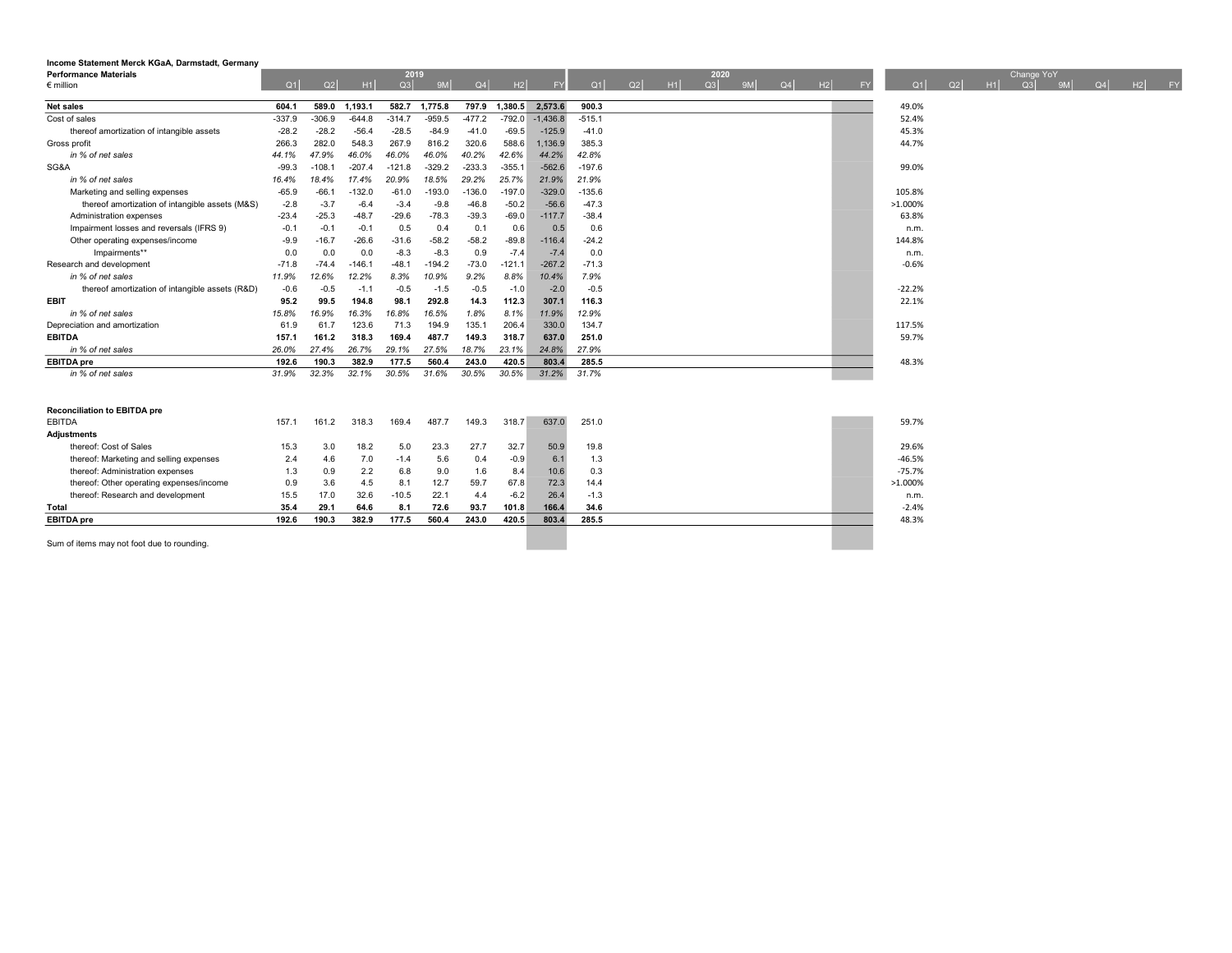#### Detailed reconciliation - Performance Materials

|                                             |       |       |       | 2019  |       |        |       |           |       |    |    | 2020 |    |    |    |           |          |    |    | Change YoY |    |    |    |    |
|---------------------------------------------|-------|-------|-------|-------|-------|--------|-------|-----------|-------|----|----|------|----|----|----|-----------|----------|----|----|------------|----|----|----|----|
| $\epsilon$ million                          | Q1    | Q2    | H1    | Q3    | 9M    | Q4     | H2    | <b>FY</b> | Q1    | Q2 | H1 | Q3   | 9M | Q4 | H2 | <b>FY</b> | Q1       | Q2 | H1 | Q3         | 9M | Q4 | H2 | FY |
| <b>EBIT</b>                                 | 95.2  | 99.5  | 194.8 | 98.1  | 292.8 | 14.3   | 112.3 | 307.1     | 116.3 |    |    |      |    |    |    |           | 22.1%    |    |    |            |    |    |    |    |
| Regular depreciation and amortization*      | 30.4  | 29.4  | 59.7  | 30.7  | 90.4  | 47.6   | 78.3  | 138.0     | 45.9  |    |    |      |    |    |    |           | 51.2%    |    |    |            |    |    |    |    |
| Amortization of purchased intangible assets | 31.5  | 32.3  | 63.9  | 32.3  | 96.2  | 88.3   | 120.6 | 184.5     | 88.8  |    |    |      |    |    |    |           | 181.4%   |    |    |            |    |    |    |    |
| Impairments**                               | 0.0   | 0.0   | 0.0   | 8.3   | 8.3   | $-0.9$ | 7.4   | 7.4       | 0.0   |    |    |      |    |    |    |           | n.m.     |    |    |            |    |    |    |    |
| Total depreciation and amortization         | 61.9  | 61.7  | 123.6 | 71.3  | 194.9 | 135.1  | 206.4 | 330.0     | 134.7 |    |    |      |    |    |    |           | 117.5%   |    |    |            |    |    |    |    |
| <b>EBITDA</b>                               | 157.1 | 161.2 | 318.3 | 169.4 | 487.7 | 149.3  | 318.7 | 637.0     | 251.0 |    |    |      |    |    |    |           | 59.7%    |    |    |            |    |    |    |    |
|                                             |       |       |       |       |       |        |       |           |       |    |    |      |    |    |    |           |          |    |    |            |    |    |    |    |
| <b>Adjustments</b>                          |       |       |       |       |       |        |       |           |       |    |    |      |    |    |    |           |          |    |    |            |    |    |    |    |
| <b>Acquisition costs</b>                    | 0.0   | 0.0   | 0.0   | 0.0   | 0.0   | 81.8   | 81.8  | 81.8      | 19.0  |    |    |      |    |    |    |           | n.m.     |    |    |            |    |    |    |    |
| <b>Restructuring costs</b>                  |       |       |       |       |       |        |       |           |       |    |    |      |    |    |    |           |          |    |    |            |    |    |    |    |
| Restructuring costs                         | 34.1  | 26.3  | 60.5  | 0.9   | 61.3  | $-0.4$ | 0.4   | 60.9      | 7.4   |    |    |      |    |    |    |           | -78.4%   |    |    |            |    |    |    |    |
| Total                                       | 34.1  | 26.3  | 60.5  | 0.9   | 61.3  | $-0.4$ | 0.4   | 60.9      | 7.4   |    |    |      |    |    |    |           | $-78.4%$ |    |    |            |    |    |    |    |

Integration Cost 2008 1.3 1.3 1.3 3.3 4.6 7.5 10.8 12.1 7.1 ERP/HR systems **1.3 1.5 2.8 3.9 6.7 4.7 8.6 11.4 1.1** 1.1 -18.7% **1.8.7%**  $T$ otal 1.3 2.8 4.1 7.2 11.3 12.2 19.4 23.5 8.2 525.0% 525.0%

Costs related to former business activities 0.0 0.0 0.0 0.0 0.0 0.2 0.2 0.1 0.2 0.1 n.m. Total 0.0 0.0 0.0 0.0 0.0 0.2 0.2 0.2 0.1 n.m.

Others 0.0 0.0 0.0 0.0 0.0 0.0 0.0 0.0 0.0 -100.0% Total 0.0 0.0 0.0 0.0 0.0 0.0 0.0 0.0 0.0 -100.0% Total adjustments 35.4 29.1 64.6 8.1 72.6 93.7 101.8 166.4 34.6 -2.4% EBITDA pre 192.6 190.3 382.9 177.5 560.4 243.0 420.5 803.4 285.5 48.3% 48.3%

| * Regular depreciation and amortization = Depreciation and amortization - Amortization of purchased intangible assets - Impairments |  |
|-------------------------------------------------------------------------------------------------------------------------------------|--|
| ** only reflects impairments which classified as adjustments                                                                        |  |

Sum of items may not foot due to rounding.

Gain (-)/ losses (+) on the divestment of businesses

Integration costs/IT costs

Other one-time costs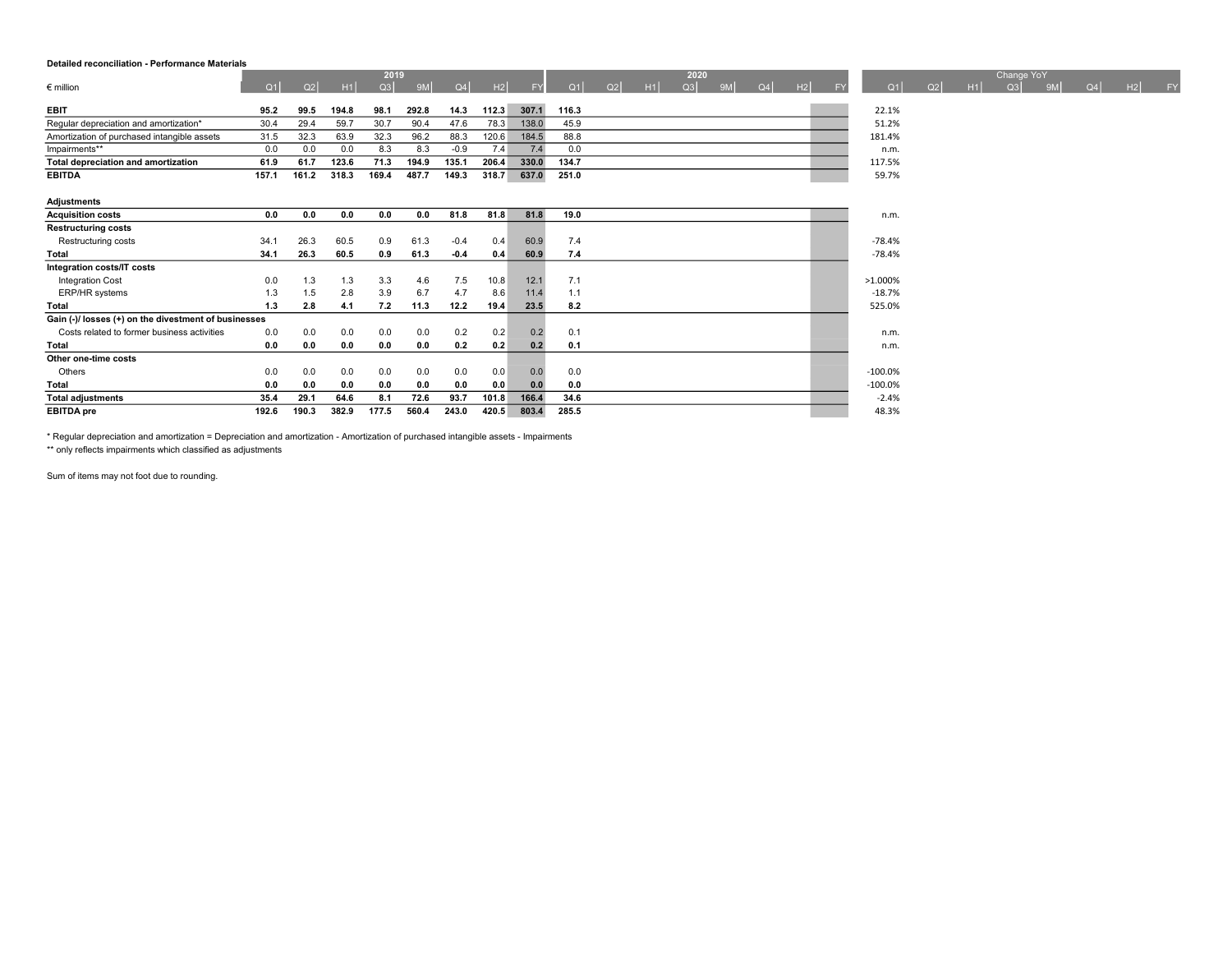| Income Statement Merck KGaA, Darmstadt, Germany<br><b>Corporate/Others</b><br>$\epsilon$ million | Q1       | Q2       | H1       | 2019<br>Q3 | 9M       | Q4       | H2       | <b>FY</b> | Q1       | Q2 | H1 | 2020<br>Q3 | QM | $Q_4$ | H2 | <b>FY</b> | Q1<br>Q <sub>2</sub> | H1 | Change YoY<br>$\Omega$ 3 | 9M | Q4 | H2 | <b>FY</b> |
|--------------------------------------------------------------------------------------------------|----------|----------|----------|------------|----------|----------|----------|-----------|----------|----|----|------------|----|-------|----|-----------|----------------------|----|--------------------------|----|----|----|-----------|
| <b>Net sales</b>                                                                                 | 0.0      | 0.0      | 0.0      | 0.0        | 0.0      | 0.0      | 0.0      | 0.0       | 0.0      |    |    |            |    |       |    |           | n.m.                 |    |                          |    |    |    |           |
| Cost of sales                                                                                    | $-1.8$   | $-2.4$   | $-4.1$   | 2.5        | $-1.7$   | $-1.1$   | 1.4      | $-2.8$    | $-0.6$   |    |    |            |    |       |    |           | $-65.0%$             |    |                          |    |    |    |           |
| thereof amortization of intangible assets                                                        | 0.0      | 0.0      | 0.0      | 0.0        | 0.0      | 0.0      | 0.0      | 0.0       | 0.0      |    |    |            |    |       |    |           | n.m.                 |    |                          |    |    |    |           |
| Gross profit                                                                                     | $-1.8$   | $-2.4$   | $-4.1$   | 2.5        | $-1.7$   | $-1.1$   | 1.4      | $-2.7$    | $-0.6$   |    |    |            |    |       |    |           | $-65.0%$             |    |                          |    |    |    |           |
| SG&A                                                                                             | $-143.0$ | $-130.7$ | $-273.7$ | $-119.6$   | $-393.3$ | $-161.8$ | $-281.4$ | $-555.1$  | $-152.2$ |    |    |            |    |       |    |           | 6.4%                 |    |                          |    |    |    |           |
| Marketing and selling expenses                                                                   | $-5.0$   | $-1.6$   | $-6.6$   | $-4.4$     | $-11.0$  | $-7.7$   | $-12.1$  | $-18.7$   | $-2.2$   |    |    |            |    |       |    |           | $-55.5%$             |    |                          |    |    |    |           |
| thereof amortization of intangible assets (M&S)                                                  | $-0.1$   | 0.1      | 0.0      | 0.0        | 0.0      | 0.0      | 0.0      | 0.0       | 0.0      |    |    |            |    |       |    |           | $-99.7%$             |    |                          |    |    |    |           |
| Administration expenses                                                                          | $-84.6$  | $-91.3$  | $-175.8$ | $-72.3$    | $-248.1$ | $-102.9$ | $-175.2$ | $-351.0$  | $-81.6$  |    |    |            |    |       |    |           | $-3.5%$              |    |                          |    |    |    |           |
| Impairment losses and reversals (IFRS 9)                                                         | $-0.3$   | 0.2      | $-0.1$   | 0.2        | 0.1      | $-0.3$   | $-0.1$   | $-0.2$    | 0.1      |    |    |            |    |       |    |           | n.m.                 |    |                          |    |    |    |           |
| Other operating expenses/income                                                                  | $-53.2$  | $-38.0$  | $-91.2$  | $-43.0$    | $-134.2$ | $-50.9$  | $-94.0$  | $-185.1$  | $-68.5$  |    |    |            |    |       |    |           | 28.8%                |    |                          |    |    |    |           |
| Impairments**                                                                                    | 0.0      | 0.0      | 0.0      | 0.0        | 0.0      | $-0.4$   | $-0.4$   | $-0.4$    | 0.0      |    |    |            |    |       |    |           | n.m.                 |    |                          |    |    |    |           |
| Research and development                                                                         | $-12.8$  | $-14.8$  | $-27.6$  | $-14.3$    | $-41.9$  | $-17.3$  | $-31.6$  | $-59.2$   | $-15.0$  |    |    |            |    |       |    |           | 17.9%                |    |                          |    |    |    |           |
| thereof amortization of intangible assets (R&D)                                                  | 0.0      | 0.0      | 0.0      | 0.0        | 0.0      | 0.0      | 0.0      | 0.0       | 0.0      |    |    |            |    |       |    |           | n.m.                 |    |                          |    |    |    |           |
| <b>EBIT</b>                                                                                      | $-157.5$ | $-147.9$ | $-305.4$ | $-131.4$   | $-436.8$ | $-180.2$ | $-311.5$ | $-617.0$  | $-167.9$ |    |    |            |    |       |    |           | 6.6%                 |    |                          |    |    |    |           |
| Depreciation and amortization                                                                    | 17.3     | 19.7     | 37.1     | 19.9       | 57.0     | 23.2     | 43.1     | 80.2      | 22.1     |    |    |            |    |       |    |           | 27.5%                |    |                          |    |    |    |           |
| <b>EBITDA</b>                                                                                    | $-140.2$ | $-128.1$ | $-268.3$ | $-111.5$   | $-379.8$ | $-157.0$ | $-268.5$ | $-536.8$  | $-145.8$ |    |    |            |    |       |    |           | 4.0%                 |    |                          |    |    |    |           |
| <b>EBITDA</b> pre                                                                                | $-111.8$ | $-112.1$ | $-223.9$ | $-98.1$    | $-322.0$ | $-147.2$ | $-245.3$ | $-469.2$  | $-129.1$ |    |    |            |    |       |    |           | 15.5%                |    |                          |    |    |    |           |
|                                                                                                  |          |          |          |            |          |          |          |           |          |    |    |            |    |       |    |           |                      |    |                          |    |    |    |           |
| <b>Reconciliation to EBITDA pre</b><br>EBITDA                                                    | $-140.2$ | $-128.1$ | $-268.3$ | $-111.5$   | $-379.8$ | $-157.0$ | $-268.5$ | $-536.8$  | $-145.8$ |    |    |            |    |       |    |           | 4.0%                 |    |                          |    |    |    |           |
| <b>Adjustments</b>                                                                               |          |          |          |            |          |          |          |           |          |    |    |            |    |       |    |           |                      |    |                          |    |    |    |           |
| thereof: Cost of Sales                                                                           | 0.0      | 0.0      | 0.0      | 0.0        | 0.0      | 0.0      | 0.0      | 0.0       | 0.0      |    |    |            |    |       |    |           | n.m.                 |    |                          |    |    |    |           |
| thereof: Marketing and selling expenses                                                          | 0.0      | 0.0      | 0.0      | 0.0        | 0.0      | 0.1      | 0.1      | 0.1       | 0.0      |    |    |            |    |       |    |           | n.m.                 |    |                          |    |    |    |           |
| thereof: Administration expenses                                                                 | 27.6     | 7.4      | 35.0     | 7.5        | 42.5     | 6.8      | 14.3     | 49.3      | 5.7      |    |    |            |    |       |    |           | $-79.2%$             |    |                          |    |    |    |           |
| thereof: Other operating expenses/income                                                         | 0.8      | 8.6      | 9.4      | 6.0        | 15.4     | 2.9      | 8.8      | 18.2      | 11.0     |    |    |            |    |       |    |           | >1.000%              |    |                          |    |    |    |           |
| thereof: Research and development                                                                | 0.0      | 0.0      | 0.0      | 0.0        | 0.0      | 0.0      | 0.0      | 0.0       | 0.0      |    |    |            |    |       |    |           | n.m.                 |    |                          |    |    |    |           |
| Total                                                                                            | 28.4     | 16.0     | 44.4     | 13.4       | 57.8     | 9.8      | 23.2     | 67.6      | 16.7     |    |    |            |    |       |    |           | $-41.2%$             |    |                          |    |    |    |           |
| <b>EBITDA</b> pre                                                                                | $-111.8$ | $-112.1$ | $-223.9$ | $-98.1$    | $-322.0$ | $-147.2$ | $-245.3$ | $-469.2$  | $-129.1$ |    |    |            |    |       |    |           | 15.5%                |    |                          |    |    |    |           |
|                                                                                                  |          |          |          |            |          |          |          |           |          |    |    |            |    |       |    |           |                      |    |                          |    |    |    |           |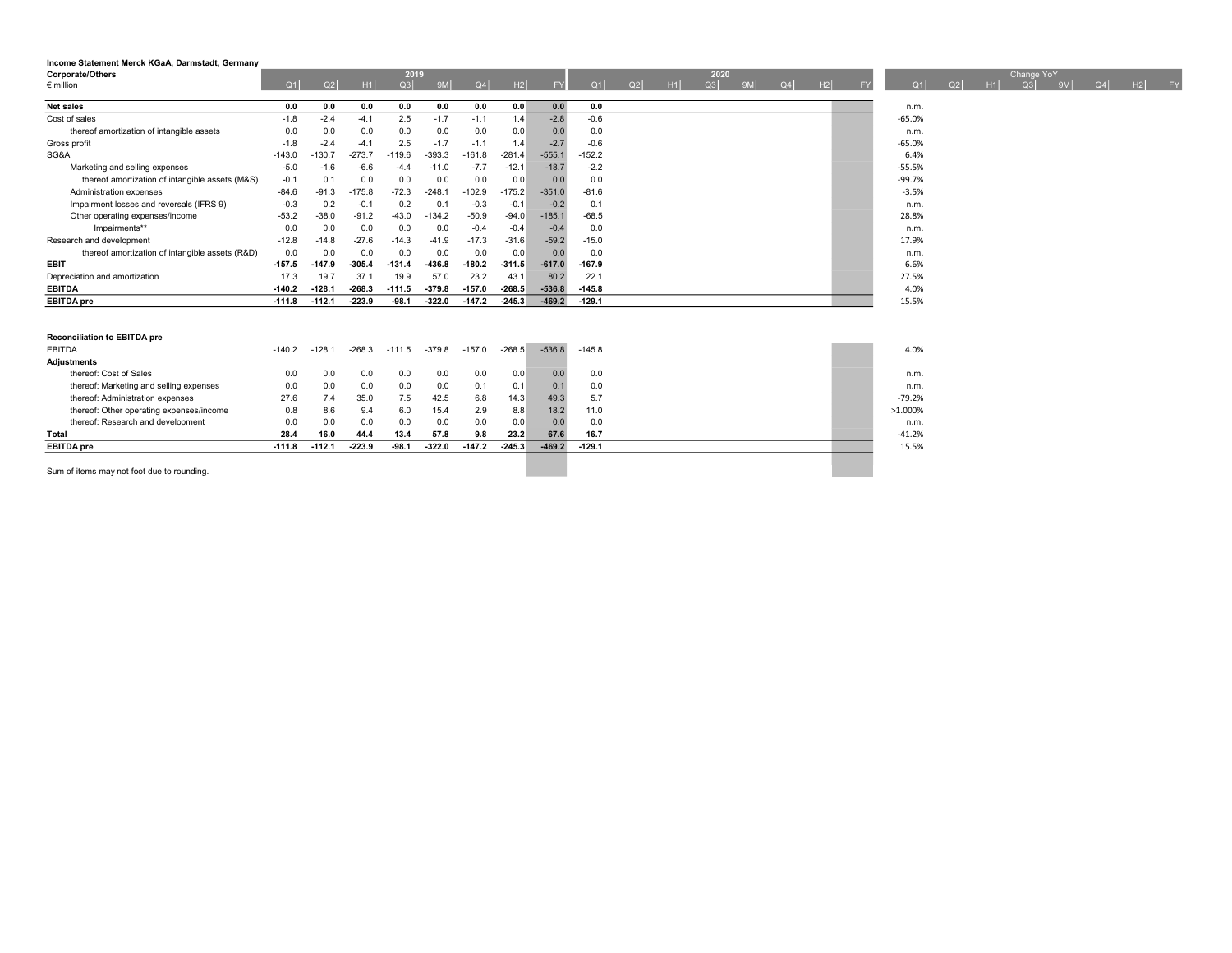### Detailed reconciliation - Corporate / Others

|                                                      |          |          |          | 2019     |           |          |          |           |          |    |    | 2020 |    |    |    |    |          |    |    | Change YoY |                |    |    |    |
|------------------------------------------------------|----------|----------|----------|----------|-----------|----------|----------|-----------|----------|----|----|------|----|----|----|----|----------|----|----|------------|----------------|----|----|----|
| $\epsilon$ million                                   | Q1       | Q2       | H1       | Q3       | <b>9M</b> | Q4       | H2       | <b>FY</b> | Q1       | Q2 | H1 | Q3   | 9M | Q4 | H2 | FY | Q1       | Q2 | H1 | Q3         | 9 <sub>M</sub> | Q4 | H2 | FY |
| <b>EBIT</b>                                          | $-157.5$ | $-147.9$ | $-305.4$ | $-131.4$ | -436.8    | $-180.2$ | $-311.5$ | $-617.0$  | $-167.9$ |    |    |      |    |    |    |    | 6.6%     |    |    |            |                |    |    |    |
|                                                      |          |          |          |          |           |          |          |           |          |    |    |      |    |    |    |    |          |    |    |            |                |    |    |    |
| Regular depreciation and amortization*               | 17.2     | 19.9     | 37.1     | 19.9     | 57.0      | 22.8     | 42.6     | 79.7      | 22.1     |    |    |      |    |    |    |    | 28.2%    |    |    |            |                |    |    |    |
| Amortization of purchased intangible assets          | 0.1      | $-0.1$   | 0.0      | 0.0      | 0.0       | 0.0      | 0.0      | 0.0       | 0.0      |    |    |      |    |    |    |    | $-99.7%$ |    |    |            |                |    |    |    |
| Impairments**                                        | 0.0      | 0.0      | 0.0      | 0.0      | 0.0       | 0.4      | 0.4      | 0.4       | 0.0      |    |    |      |    |    |    |    | n.m.     |    |    |            |                |    |    |    |
| Total depreciation and amortization                  | 17.3     | 19.8     | 37.1     | 19.9     | 57.0      | 23.2     | 43.1     | 80.2      | 22.1     |    |    |      |    |    |    |    | 27.5%    |    |    |            |                |    |    |    |
| <b>EBITDA</b>                                        | $-140.2$ | $-128.1$ | $-268.3$ | $-111.5$ | $-379.8$  | $-157.0$ | $-268.5$ | $-536.8$  | $-145.8$ |    |    |      |    |    |    |    | 4.0%     |    |    |            |                |    |    |    |
| Adjustments                                          |          |          |          |          |           |          |          |           |          |    |    |      |    |    |    |    |          |    |    |            |                |    |    |    |
| <b>Acquisition costs</b>                             | 0.0      | 0.0      | 0.0      | 0.0      | 0.0       | 0.0      | 0.0      | 0.0       | 0.0      |    |    |      |    |    |    |    | n.m.     |    |    |            |                |    |    |    |
| <b>Restructuring costs</b>                           |          |          |          |          |           |          |          |           |          |    |    |      |    |    |    |    |          |    |    |            |                |    |    |    |
| Restructuring costs                                  | 25.9     | 4.3      | 30.2     | 2.0      | 32.2      | $-2.2$   | $-0.2$   | 30.0      | 4.3      |    |    |      |    |    |    |    | $-83.4%$ |    |    |            |                |    |    |    |
| <b>Total</b>                                         | 25.9     | 4.3      | 30.2     | 2.0      | 32.2      | $-2.2$   | $-0.2$   | 30.0      | 4.3      |    |    |      |    |    |    |    | $-83.4%$ |    |    |            |                |    |    |    |
| IT project costs                                     |          |          |          |          |           |          |          |           |          |    |    |      |    |    |    |    |          |    |    |            |                |    |    |    |
| Integration Cost                                     | 0.0      | 0.1      | 0.1      | 0.1      | 0.2       | 0.0      | 0.1      | 0.2       | 0.0      |    |    |      |    |    |    |    |          |    |    |            |                |    |    |    |
| ERP/HR systems                                       | 3.2      | 5.8      | 9.0      | 6.4      | 15.4      | 7.6      | 14.0     | 23.0      | 2.9      |    |    |      |    |    |    |    | $-8.1%$  |    |    |            |                |    |    |    |
| Total                                                | 3.2      | 5.9      | 9.1      | 6.5      | 15.6      | 7.6      | 14.1     | 23.2      | 3.0      |    |    |      |    |    |    |    | $-6.7%$  |    |    |            |                |    |    |    |
| Gain (-)/ losses (+) on the divestment of businesses |          |          |          |          |           |          |          |           |          |    |    |      |    |    |    |    |          |    |    |            |                |    |    |    |
| Costs related to former business activities          | 0.0      | 0.0      | 0.0      | 0.5      | 0.5       | 0.8      | 1.3      | 1.3       | 1.8      |    |    |      |    |    |    |    | >1.000%  |    |    |            |                |    |    |    |
| Total                                                | 0.0      | 0.0      | 0.0      | 0.5      | 0.5       | 0.8      | 1.3      | 1.3       | 1.8      |    |    |      |    |    |    |    | >1.000%  |    |    |            |                |    |    |    |
| Other one-time costs                                 |          |          |          |          |           |          |          |           |          |    |    |      |    |    |    |    |          |    |    |            |                |    |    |    |

Others 6.1 5.8 5.1 4.4 9.5 3.6 8.0 13.1 7.6 1.0 1.0 1.0 n.m. Total -0.7 5.8 5.1 4.4 9.5 3.6 8.0 13.1 7.6 n.m.  $\text{Total adjustments}$  28.4 16.0 44.4 13.4 57.8 9.8 23.2 67.6 16.7 -41.2% -41.2% EBITDA pre 411.8 -112.1 -223.9 -98.1 -322.0 -147.2 -245.3 -469.2 -129.1 15.5% 15.5%

\* Regular depreciation and amortization = Depreciation and amortization - Amortization of purchased intangible assets - Impairments

\*\* only reflects impairments which classified as adjustments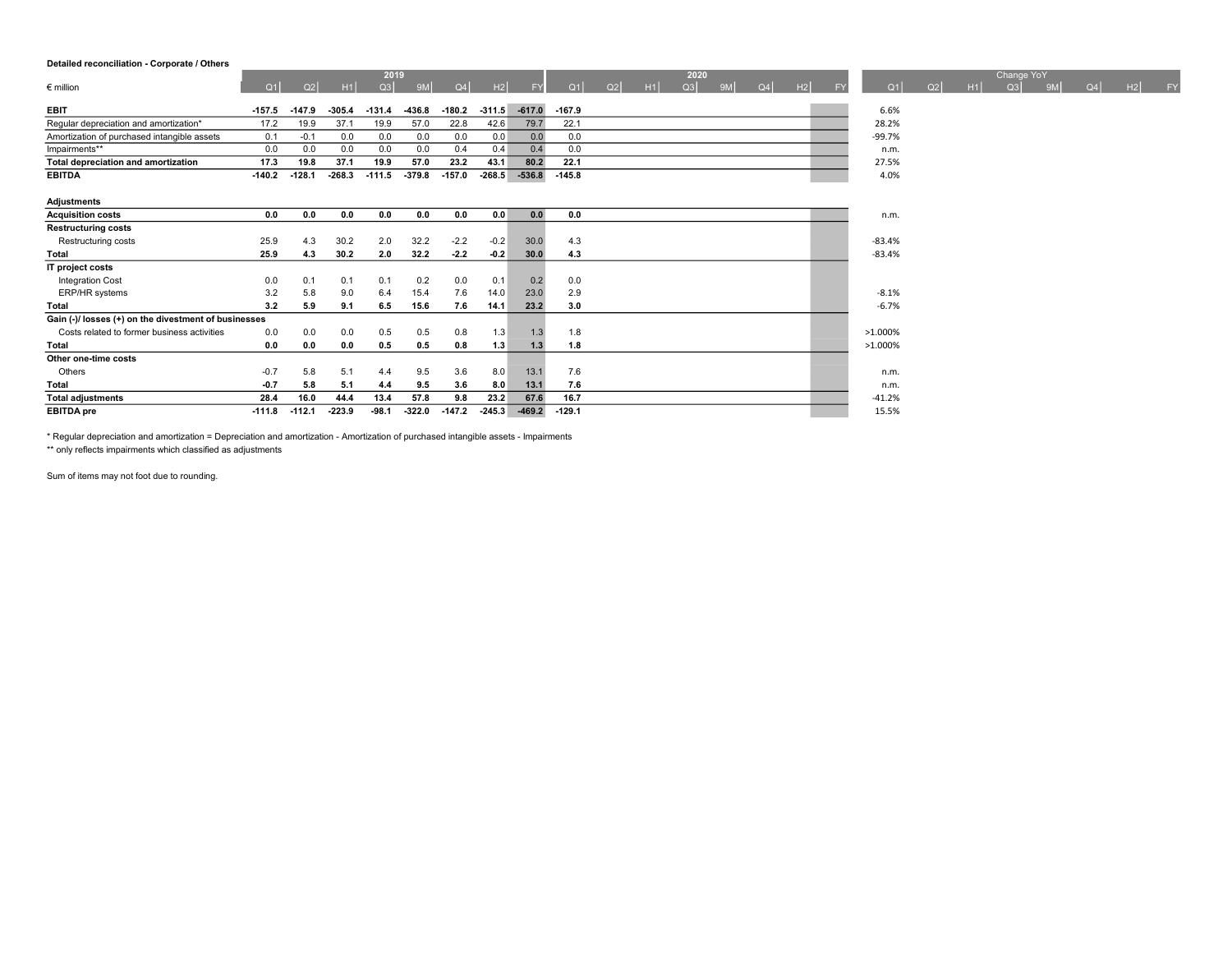| Cash Flow Statement Merck KGaA, Darmstadt, Germany                  |          |          |            |          |            |            |            |            |          |          |      |    |         |    |               |    |           |            |    |            |  |
|---------------------------------------------------------------------|----------|----------|------------|----------|------------|------------|------------|------------|----------|----------|------|----|---------|----|---------------|----|-----------|------------|----|------------|--|
| Group                                                               |          |          |            | 2019     |            |            |            |            |          |          | 2020 |    |         |    |               |    |           | Change YoY |    |            |  |
| $\epsilon$ million                                                  | Q1       | Q2       | H1         | Q3       | 9M         | Q4         | H2         | <b>FY</b>  | Q1       | Q2<br>H1 | Q3   | 9M | $Q4$ H2 | FY | Q1            | Q2 | <b>H1</b> | Q3         | 9M | $Q4$ H2 FY |  |
| Profit after tax                                                    | 189.5    | 470.9    | 660.4      | 341.9    | 1.002.3    | 321.3      | 663.2      | 1.323.6    | 458.0    |          |      |    |         |    | 141.7%        |    |           |            |    |            |  |
| Depreciation/amortization/impairment losses/write-ups               | 474.0    | 453.0    | 927.0      | 464.2    | 1.391.3    | 552.4      | 1.016.6    | 1.943.6    | 431.5    |          |      |    |         |    | $-9.0%$       |    |           |            |    |            |  |
| of tangible assets                                                  | 161.7    | 167.2    | 328.9      | 181.6    | 510.4      | 208.0      | 389.6      | 718.5      | 189.3    |          |      |    |         |    | 17.1%         |    |           |            |    |            |  |
| of intangible assets                                                | 312.3    | 288.3    | 600.6      | 282.7    | 883.3      | 344.6      | 627.3      | 1,227.9    | 242.3    |          |      |    |         |    | $-22.4%$      |    |           |            |    |            |  |
| of financial assets                                                 | 0.0      | $-2.4$   | $-2.4$     | $-0.1$   | $-2.5$     | $-0.3$     | $-0.3$     | $-2.7$     | $-0.1$   |          |      |    |         |    | n.m.          |    |           |            |    |            |  |
| Changes in working capital                                          | $-178.2$ | $-58.3$  | $-236.4$   | $-93.9$  | $-330.3$   | 160.8      | 66.9       | $-169.5$   | $-355.8$ |          |      |    |         |    | 99.7%         |    |           |            |    |            |  |
| Changes in inventories                                              | $-145.7$ | $-113.2$ | $-258.9$   | $-57.4$  | $-316.4$   | $-7.1$     | $-64.6$    | $-323.5$   | $-128.7$ |          |      |    |         |    | $-11.7%$      |    |           |            |    |            |  |
| Changes in trade accounts receivable                                | $-14.9$  | $-103.9$ | $-118.8$   | $-23.1$  | -141.9     | 95.2       | 72.1       | $-46.8$    | $-254.3$ |          |      |    |         |    | $>1.000\%$    |    |           |            |    |            |  |
| Changes in trade accounts payable                                   | $-17.5$  | 158.8    | 141.3      | $-13.3$  | 128.0      | 72.8       | 59.5       | 200.8      | 27.1     |          |      |    |         |    | n.m.          |    |           |            |    |            |  |
| Changes in provisions                                               | 100.2    | $-46.6$  | 53.6       | 80.6     | 134.2      | 19.0       | 99.6       | 153.2      | 15.8     |          |      |    |         |    | $-84.2%$      |    |           |            |    |            |  |
| Changes in other assets and liabilities                             | $-89.1$  | $-25.8$  | $-114.9$   | 128.8    | 13.9       | $-404.6$   | $-275.8$   | $-390.7$   | $-22.9$  |          |      |    |         |    | $-74.3%$      |    |           |            |    |            |  |
| Neutralization of gain/loss on disposal of assets                   | 1.0      | $-50.3$  | $-49.3$    | 10.0     | $-39.3$    | $-17.9$    | $-8.0$     | $-57.3$    | $-34.6$  |          |      |    |         |    | n.m.          |    |           |            |    |            |  |
| Other non-cash income and expenses                                  | $-5.0$   | $-0.2$   | $-5.3$     | $-1.0$   | $-6.3$     | 59.5       | 58.5       | 53.2       | 24.4     |          |      |    |         |    | n.m.          |    |           |            |    |            |  |
| <b>Net cash flows from operating activities</b>                     | 492.5    | 742.6    | 1,235.1    | 930.6    | 2,165.8    | 690.4      | 1,621.0    | 2,856.2    | 516.5    |          |      |    |         |    | 4.9%          |    |           |            |    |            |  |
| thereof: from discontinued operations                               | 0.0      | $-11.6$  | $-11.6$    | 11.6     | 0.0        | 0.0        | 11.6       | 0.0        | 0.0      |          |      |    |         |    | n.m.          |    |           |            |    |            |  |
| Purchase of intangible assets                                       | $-9.2$   | $-83.4$  | $-92.6$    | $-29.3$  | $-121.8$   | $-86.4$    | $-115.6$   | $-208.2$   | $-17.9$  |          |      |    |         |    | 95.0%         |    |           |            |    |            |  |
| Disposal of intangible assets                                       | 17.2     | $-0.3$   | 16.9       | 7.6      | 24.5       | $-1.6$     | 6.0        | 22.9       | 6.0      |          |      |    |         |    | $-64.9%$      |    |           |            |    |            |  |
| Purchase of property, plant and equipment                           | $-208.7$ | $-165.0$ | $-373.8$   | $-192.7$ | $-566.5$   | $-246.4$   | $-439.1$   | $-812.9$   | $-340.8$ |          |      |    |         |    | 63.3%         |    |           |            |    |            |  |
| Disposal of property, plant and equipment                           | 2.9      | 3.5      | 6.4        | $-1.1$   | 5.3        | 25.4       | 24.3       | 30.7       | 3.5      |          |      |    |         |    | 20.0%         |    |           |            |    |            |  |
| Acquisitions                                                        | $-0.5$   | $-9.7$   | $-10.2$    | $-56.4$  | $-66.6$    | -4,960.1   | $-5,009.1$ | $-5,019.8$ | $-0.8$   |          |      |    |         |    | 50.2%         |    |           |            |    |            |  |
| Divestments                                                         | $-1.4$   | $-90.6$  | $-92.1$    | $-5.7$   | $-97.8$    | $-12.4$    | $-18.2$    | $-110.2$   | 56.1     |          |      |    |         |    | n.m.          |    |           |            |    |            |  |
| Changes/ Purchase of financial assets                               | $-37.0$  | $-127.4$ | $-164.4$   | $-4.0$   | $-168.5$   | $-21.0$    | $-32.4$    | $-196.3$   | $-25.6$  |          |      |    |         |    | $-30.8%$      |    |           |            |    |            |  |
| Disposal of financial assets                                        | 7.7      | 2.8      | 10.4       | 72.4     | 82.8       | 56.7       | 129.0      | 139.5      | 31.3     |          |      |    |         |    | 309.2%        |    |           |            |    |            |  |
| Payments for investments in non-financial assets                    | $-100.0$ | $-399.9$ | 499.9      | 0.0      | $-499.9$   | 0.0        | 0.0        | $-499.9$   | 0.0      |          |      |    |         |    | $-100.0%$     |    |           |            |    |            |  |
| Disposal of non-financial non-operative assets                      | 0.0      | 0.0      | 0.0        | 0.0      | 0.0        | 501.5      | 501.5      | 501.5      | 0.0      |          |      |    |         |    | n.m.          |    |           |            |    |            |  |
| <b>Net cash flows from investing activities</b>                     | $-329.1$ | $-870.1$ | $-1,199.2$ | $-209.2$ | $-1,408.4$ | $-4,744.4$ | $-4,953.6$ | $-6,152.8$ | $-288.1$ |          |      |    |         |    | $-12.4%$      |    |           |            |    |            |  |
| thereof: from discontinued operations                               | $-4.8$   | $-106.9$ | $-111.7$   | $-6.4$   | $-118.1$   | $-11.3$    | $-17.7$    | $-129.4$   | 0.0      |          |      |    |         |    | $-100.0%$     |    |           |            |    |            |  |
| Dividend payments to Merck KGaA shareholders                        | 0.0      | $-161.6$ | $-161.6$   | 0.0      | $-161.6$   | 0.0        | 0.0        | $-161.6$   | 0.0      |          |      |    |         |    | n.m.          |    |           |            |    |            |  |
| Dividend payments to non-controlling interests                      | 0.0      | $-11.4$  | $-11.4$    | $-0.2$   | $-11.5$    | $-0.1$     | $-0.3$     | $-11.7$    | $-5.1$   |          |      |    |         |    | n.m.          |    |           |            |    |            |  |
| Profit transferred to E.Merck                                       | $-61.5$  | $-453.9$ | $-515.4$   | 0.0      | $-515.4$   | 0.0        | 0.0        | $-515.4$   | $-57.6$  |          |      |    |         |    | $-6.3%$       |    |           |            |    |            |  |
| Changes in financial liabilities to E.Merck                         | 9.0      | 396.7    | 405.7      | $-193.8$ | 212.0      | $-224.4$   | $-418.2$   | $-12.4$    | $-34.1$  |          |      |    |         |    | n.m.          |    |           |            |    |            |  |
| Other changes in net equity                                         | 0.0      | 0.0      | 0.0        | 0.0      | 0.0        | 0.0        | 0.0        | 0.0        | 0.0      |          |      |    |         |    | n.m.          |    |           |            |    |            |  |
| Changes in current and non-current financial liabilities            | 49.2     | 1.473.8  | 1,523.1    | 1,128.0  | 2.651.1    | $-48.2$    | 1,079.8    | 2,602.9    | 638.2    |          |      |    |         |    | $>1.000\%$    |    |           |            |    |            |  |
| Other changes from financing activities                             | 0.0      | 0.0      | 0.0        | 0.0      | 0.1        | 0.0        | 0.0        | 0.1        | 0.1      |          |      |    |         |    | n.m.          |    |           |            |    |            |  |
| <b>Net cash flows from financing activities</b>                     | $-3.2$   | 1,243.8  | 1,240.5    | 934.1    | 2,174.7    | $-272.7$   | 661.4      | 1,901.9    | 541.5    |          |      |    |         |    | n.m.          |    |           |            |    |            |  |
| thereof: from discontinued operations                               | 0.0      | 0.0      | 0.0        | 0.0      | 0.0        | 0.0        | 0.0        | 0.0        | 0.0      |          |      |    |         |    | n.m.          |    |           |            |    |            |  |
|                                                                     |          |          |            |          |            |            |            |            |          |          |      |    |         |    |               |    |           |            |    |            |  |
| Changes in cash and cash equivalents                                | 160.2    | 1.116.3  | 1.276.5    | 1.655.5  | 2.932.0    | $-4.326.7$ | $-2,671.2$ | $-1,394.7$ | 769.9    |          |      |    |         |    | 380.6%        |    |           |            |    |            |  |
| Changes in cash and cash equivalents due to currency<br>translation | 9.4      | $-5.7$   | 3.7        | 5.4      | 9.2        | $-4.1$     | 1.3        | 5.0        | $-20.1$  |          |      |    |         |    | n.m.          |    |           |            |    |            |  |
| Cash and cash equivalents as of January 1st                         | 2,170.3  | 0.0      | 2,170.3    | 0.0      | 2,170.3    | 0.0        | 0.0        | 2,170.3    | 780.6    |          |      |    |         |    | $-64.0%$      |    |           |            |    |            |  |
| Cash and cash equivalents                                           | 2,340.0  | 1,110.5  | 3,450.5    | 1,661.0  | 5,111.5    | $-4.330.9$ | $-2,669.9$ | 780.6      | 1,530.4  |          |      |    |         |    | $-34.6%$      |    |           |            |    |            |  |
| Changes in cash and cash equivalents due to change in               |          |          |            |          |            |            |            |            |          |          |      |    |         |    |               |    |           |            |    |            |  |
| scope of consolidation                                              | 0.0      | 0.0      | 0.0        | 0.0      | 0.0        | 0.0        | 0.0        | 0.0        | 0.0      |          |      |    |         |    | n.m.          |    |           |            |    |            |  |
|                                                                     |          |          |            |          |            |            |            |            |          |          |      |    |         |    |               |    |           |            |    |            |  |
| <b>Business Free Cash Flow</b><br><b>EBITDA</b> pre                 | 928.5    | 1,139.3  | 2.067.8    | 1,111.3  | 3.179.1    | 1,205.7    | 2,316.9    | 4,384.8    | 1,181.3  |          |      |    |         |    | 27.2%         |    |           |            |    |            |  |
| CAPEX on PPE and Software                                           | $-125.7$ | $-193.2$ | $-318.9$   | $-209.6$ | $-528.5$   | $-497.9$   | $-707.5$   | $-1.026.4$ | $-175.3$ |          |      |    |         |    | 39.4%         |    |           |            |    |            |  |
|                                                                     | $-172.9$ | $-95.9$  | $-268.8$   | $-101.9$ | $-370.6$   | $-206.9$   | $-308.7$   | $-577.5$   | $-101.3$ |          |      |    |         |    | $-41.4%$      |    |           |            |    |            |  |
| Changes in inventory                                                | $-58.9$  | $-116.1$ | $-175.0$   | $-33.6$  | $-208.6$   | $-50.8$    | $-84.4$    | $-259.4$   | $-161.5$ |          |      |    |         |    | 174.3%        |    |           |            |    |            |  |
| Changes in trade accounts receivable<br>Leasing payments            | $-26.0$  | $-33.1$  | $-59.2$    | $-34.8$  | $-94.0$    | $-41.8$    | $-76.7$    | $-135.8$   | $-36.4$  |          |      |    |         |    | 39.8%         |    |           |            |    |            |  |
| Adjustments Business Free Cash Flow                                 | 0.0      | 0.0      | 0.0        | 0.0      | 0.0        | 345.6      | 345.6      | 345.6      | $-45.3$  |          |      |    |         |    |               |    |           |            |    |            |  |
| <b>Business Free Cash Flow</b>                                      | 545.0    | 701.0    | 1,246.0    | 731.4    | 1.977.5    | 753.8      | 1,485.3    | 2,731.3    | 661.5    |          |      |    |         |    | n.m.<br>21.4% |    |           |            |    |            |  |
| Healthcare                                                          | 222.1    | 345.8    | 567.8      | 310.7    | 878.5      | 373.4      | 684.0      | 1.251.8    | 377.2    |          |      |    |         |    | 69.9%         |    |           |            |    |            |  |
| Life Science                                                        | 268.2    | 323.2    | 591.4      | 410.1    | 1,001.5    | 372.7      | 782.8      | 1,374.2    | 246.1    |          |      |    |         |    | $-8.2%$       |    |           |            |    |            |  |
| <b>Performance Materials</b>                                        | 172.4    | 153.2    | 325.6      | 120.7    | 446.3      | 195.1      | 315.8      | 641.4      | 184.4    |          |      |    |         |    | 7.0%          |    |           |            |    |            |  |
| Corporate & Others                                                  | $-117.6$ | $-121.2$ | $-238.8$   | $-110.0$ | $-348.8$   | $-187.3$   | $-297.3$   | $-536.1$   | $-146.2$ |          |      |    |         |    | 24.3%         |    |           |            |    |            |  |
|                                                                     |          |          |            |          |            |            |            |            |          |          |      |    |         |    |               |    |           |            |    |            |  |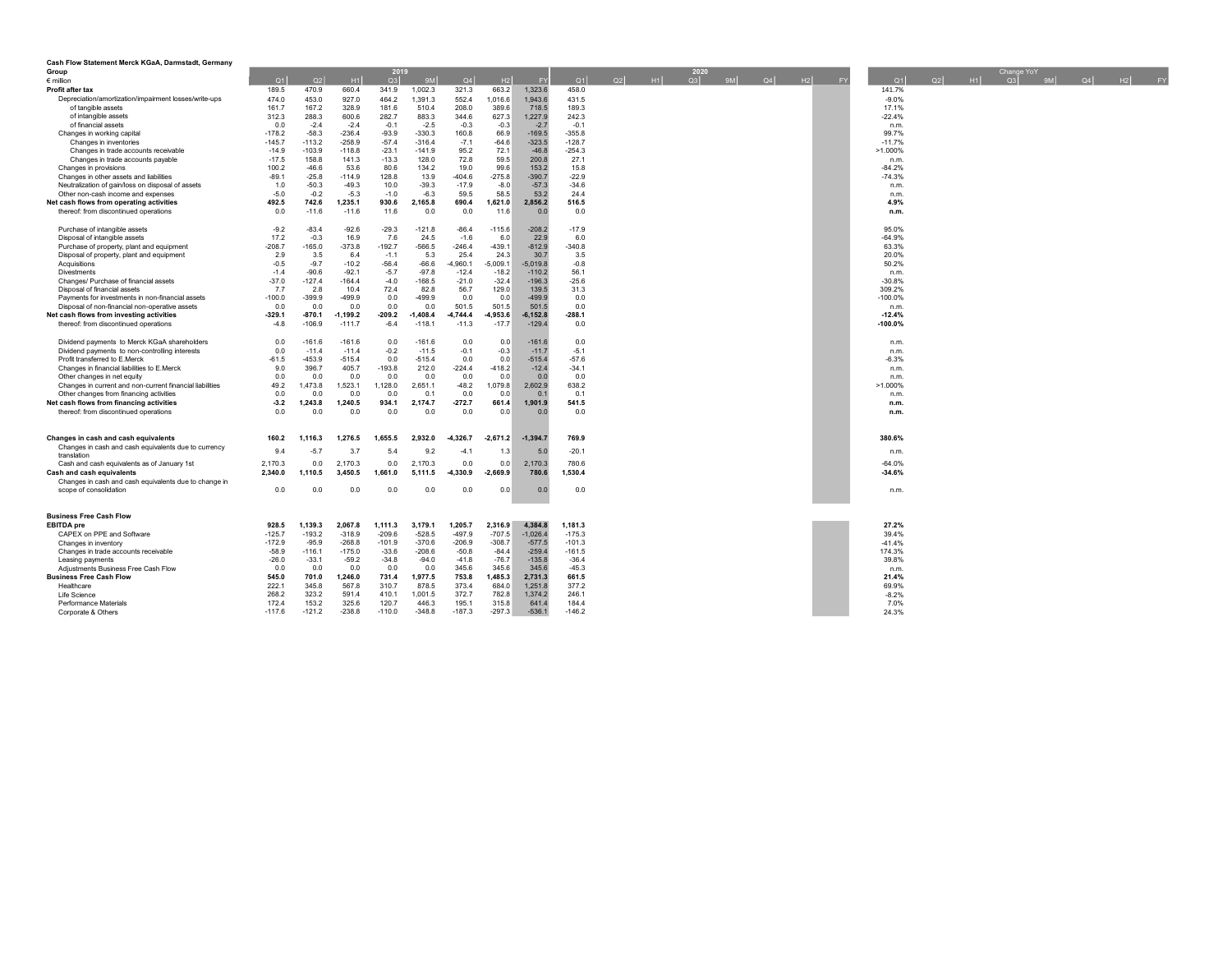| Balance Sheet Merck KGaA, Darmstadt, Germany                        |          |          |           |          |          |                                   |         |                         |        |                 |         |                         |
|---------------------------------------------------------------------|----------|----------|-----------|----------|----------|-----------------------------------|---------|-------------------------|--------|-----------------|---------|-------------------------|
| Group                                                               |          | 2019     |           |          |          | 2020                              |         | <b>Shares of Totals</b> |        |                 |         | <b>Shares of Totals</b> |
| $\epsilon$ million                                                  | 31. Mrz  | 30. Jun  | $30.$ Sep | 31. Dez  | 31. Mrz  | $30.$ Jun<br>$30.$ Sep<br>31. Dez | 31. Mrz | 30. Jun                 |        | 30. Sep 31. Dez | 31. Mrz | 30. Jun 30. Sep 31. Dez |
| <b>Current assets</b>                                               | 10,512.5 | 11,693.9 | 13,517.6  | 9,003.3  | 10,012.8 |                                   | 27.2%   | 29.6%                   | 32.1%  | 20.6%           | 22.4%   |                         |
| Cash and cash equivalents                                           | 2,339.6  | 3,450.5  | 5,111.5   | 780.6    | 1,530.4  |                                   | $6.0\%$ | 8.7%                    | 12.2%  | 1.8%            | 3.4%    |                         |
| Other current financial assets                                      | 64.5     | 153.7    | 275.5     | 57.1     | 81.0     |                                   | 0.2%    | 0.4%                    | 0.7%   | 0.1%            | 0.2%    |                         |
| Trade and other current receivables                                 | 3,616.1  | 3,467.8  | 3,439.9   | 3,487.6  | 3,689.8  |                                   | 9.3%    | 8.8%                    | 8.2%   | 8.0%            | 8.2%    |                         |
| Inventories                                                         | 2,937.2  | 3,033.1  | 3,134.9   | 3,341.8  | 3,443.1  |                                   | 7.6%    | 7.7%                    | 7.5%   | 7.6%            | 7.7%    |                         |
| Contract assets                                                     | 42.4     | 71.6     | 68.5      | 156.1    | 84.7     |                                   | 0.1%    | 0.2%                    | 0.2%   | 0.4%            | 0.2%    |                         |
| Other current non-financial assets                                  | 1,083.9  | 1,212.8  | 1,162.5   | 591.1    | 552.9    |                                   | 2.8%    | 3.1%                    | 2.8%   | 1.3%            | 1.2%    |                         |
| Income tax receivables                                              | 428.9    | 304.5    | 324.7     | 589.1    | 630.9    |                                   | 1.1%    | 0.8%                    | 0.8%   | 1.3%            | 1.4%    |                         |
| Assets held for sale                                                | 0.0      | 0.0      | 0.0       | 0.0      | 0.0      |                                   | 0.0%    | 0.0%                    | 0.0%   | 0.0%            | 0.0%    |                         |
| <b>Non-current assets</b>                                           | 28.204.4 | 27,874.0 | 28.549.9  | 34,807.7 | 34,730.4 |                                   | 72.8%   | 70.4%                   | 67.9%  | 79.4%           | 77.6%   |                         |
| Goodwill                                                            | 13,966.1 | 13,840.8 | 14,309.4  | 17,141.4 | 17,375.9 |                                   | 36.1%   | 35.0%                   | 34.0%  | 39.1%           | 38.8%   |                         |
| Intangible assets other than goodwill                               | 7,051.6  | 6,769.8  | 6,730.4   | 9,174.6  | 9,089.3  |                                   | 18.2%   | 17.1%                   | 16.0%  | 20.9%           | 20.3%   |                         |
| Property, plant and equipment                                       | 5.290.8  | 5.250.7  | 5.376.3   | 6.213.3  | 6.110.4  |                                   | 13.7%   | 13.3%                   | 12.8%  | 14.2%           | 13.7%   |                         |
| Investments at equity                                               | 0.0      | 0.0      | 0.0       | 0.0      | 0.0      |                                   | 0.0%    | 0.0%                    | 0.0%   | 0.0%            | 0.0%    |                         |
| Other non-current financial assets                                  | 595.1    | 656.7    | 641.1     | 738.3    | 692.0    |                                   | 1.5%    | 1.7%                    | 1.5%   | 1.7%            | 1.5%    |                         |
| Other non-current receivables                                       | 14.1     | 13.3     | 14.3      | 22.3     | 21.4     |                                   | 0.0%    | 0.0%                    | 0.0%   | 0.1%            | 0.0%    |                         |
| Other non-current non-financial assets                              | 81.4     | 87.8     | 89.4      | 96.6     | 93.7     |                                   | 0.2%    | 0.2%                    | 0.2%   | 0.2%            | 0.2%    |                         |
| Deferred tax assets                                                 | 1,205.3  | 1,254.9  | 1,389.0   | 1,421.2  | 1,347.6  |                                   | 3.1%    | 3.2%                    | 3.3%   | 3.2%            | 3.0%    |                         |
| <b>Total assets</b>                                                 | 38,716.8 | 39,567.9 | 42.067.4  | 43,811.0 | 44,743.2 |                                   | 100.0%  | 100.0%                  | 100.0% | 100.0%          | 100.0%  |                         |
| <b>Current liabilities</b>                                          | 11,194.4 | 10,494.3 | 9,655.1   | 11,841.6 | 10,764.3 |                                   | 28.9%   | 26.5%                   | 23.0%  | 27.0%           | 24.1%   |                         |
| Current financial debt                                              | 4.442.8  | 4.932.9  | 3.930.3   | 4,550.4  | 3.716.7  |                                   | 11.5%   | 12.5%                   | 9.3%   | 10.4%           | 8.3%    |                         |
| Trade and other current payables                                    | 1,632.8  | 1,737.0  | 1,736.3   | 2,053.8  | 1,807.4  |                                   | 4.2%    | 4.4%                    | 4.1%   | 4.7%            | 4.0%    |                         |
| <b>Refund liabilities</b>                                           | 541.3    | 564.8    | 587.4     | 564.6    | 626.1    |                                   | 1.4%    | 1.4%                    | 1.4%   | 1.3%            | 1.4%    |                         |
| Other current financial liabilities                                 | 1,384.6  | 543.2    | 629.9     | 1,126.5  | 1,021.4  |                                   | 3.6%    | 1.4%                    | 1.5%   | 2.6%            | 2.3%    |                         |
| Other current non-financial liabilities                             | 1,322.9  | 1,064.8  | 1,099.5   | 1,211.2  | 1,225.5  |                                   | 3.4%    | 2.7%                    | 2.6%   | 2.8%            | 2.7%    |                         |
| Income tax liabilities                                              | 1,279.4  | 1,106.7  | 1,126.4   | 1,401.9  | 1,463.0  |                                   | 3.3%    | 2.8%                    | 2.7%   | 3.2%            | 3.3%    |                         |
| <b>Current provisions</b>                                           | 494.3    | 482.8    | 451.8     | 823.3    | 822.0    |                                   | 1.3%    | 1.2%                    | 1.1%   | 1.9%            | 1.8%    |                         |
| Current employee benefit provisions                                 | 96.2     | 62.1     | 93.4      | 109.9    | 82.1     |                                   | 0.2%    | 0.2%                    | 0.2%   | 0.3%            | 0.2%    |                         |
| Liabilities included in disposal groups classified as held for sale | 0.0      | 0.0      | 0.0       | 0.0      | 0.0      |                                   | 0.0%    | 0.0%                    | 0.0%   | $0.0\%$         | 0.0%    |                         |
| <b>Non-current liabilities</b>                                      | 9.846.7  | 11,499.4 | 14,230.1  | 14,055.6 | 15,378.6 |                                   | 25.4%   | 29.1%                   | 33.8%  | 32.1%           | 34.4%   |                         |
| Non-current financial debt                                          | 5,047.2  | 6,497.2  | 8.614.2   | 8.643.8  | 10.136.6 |                                   | 13.0%   | 16.4%                   | 20.5%  | 19.7%           | 22.7%   |                         |
| Other non-current financial liabilities                             | 36.5     | 34.2     | 32.8      | 43.4     | 44.1     |                                   | 0.1%    | 0.1%                    | 0.1%   | 0.1%            | 0.1%    |                         |
| Other non-current non-financial liabilities                         | 225.7    | 225.6    | 225.4     | 93.2     | 90.1     |                                   | 0.6%    | 0.6%                    | 0.5%   | 0.2%            | 0.2%    |                         |
| Non-current provisions                                              | 630.1    | 632.4    | 656.4     | 253.7    | 252.3    |                                   | 1.6%    | 1.6%                    | 1.6%   | 0.6%            | 0.6%    |                         |
| Non-current employee benefit provisions                             | 2,688.8  | 2,947.4  | 3,518.1   | 3,193.5  | 3,060.5  |                                   | 6.9%    | 7.4%                    | 8.4%   | 7.3%            | 6.8%    |                         |
| Deferred tax liabilities                                            | 1,218.3  | 1,162.5  | 1,183.2   | 1,828.0  | 1,795.1  |                                   | 3.1%    | 2.9%                    | 2.8%   | 4.2%            | 4.0%    |                         |
| Net equity                                                          | 17,675.8 | 17,574.3 | 18,182.3  | 17,913.8 | 18,600.2 |                                   | 45.7%   | 44.4%                   | 43.2%  | 40.9%           | 41.6%   |                         |
| Equity capital                                                      | 565.2    | 565.2    | 565.2     | 565.2    | 565.2    |                                   | 1.5%    | 1.4%                    | 1.3%   | 1.3%            | 1.3%    |                         |
| Capital reserves                                                    | 3,813.7  | 3,813.7  | 3,813.7   | 3,813.7  | 3,813.7  |                                   | 9.9%    | 9.6%                    | 9.1%   | 8.7%            | 8.5%    |                         |
| Retained earnings                                                   | 11,294.2 | 11,410.2 | 12,018.5  | 11,507.0 | 11,977.5 |                                   | 29.2%   | 28.8%                   | 28.6%  | 26.3%           | 26.8%   |                         |
| Gain/losses recognized immediately in equity                        | 1,967.3  | 1,761.0  | 1,761.0   | 1,979.6  | 2,199.9  |                                   | 5.1%    | 4.5%                    | 4.2%   | 4.5%            | 4.9%    |                         |
| Non-controlling interest                                            | 35.4     | 24.1     | 23.8      | 48.3     | 43.9     |                                   | 0.1%    | 0.1%                    | 0.1%   | 0.1%            | 0.1%    |                         |
| Total liabilities and stockholders' equity                          | 38.716.8 | 39.567.9 | 42.067.4  | 43.811.0 | 44.743.2 |                                   | 100.0%  | 100.0%                  | 100.0% | 100.0%          | 100.0%  |                         |

|                    |          | 2018     |          | 2019     |                                                               |  |       | <b>Shares of Totals</b> | <b>Shares of Totals</b> |             |       |                                                                 |  |
|--------------------|----------|----------|----------|----------|---------------------------------------------------------------|--|-------|-------------------------|-------------------------|-------------|-------|-----------------------------------------------------------------|--|
|                    | 31. Mrzl |          |          |          | 30. Jun  30. Sep  31. Dez  31. Mrz  30. Jun  30. Sep  31. Dez |  |       |                         |                         |             |       | 31. Mrz 30. Jun 30. Sep 31. Dez 31. Mrz 30. Jun 30. Sep 31. Dez |  |
| Financial debt     | 9.490.0  | 11.430.1 | 12.544.5 | 13.194.2 | 13.853.3                                                      |  | 24.5% | 28.9%                   |                         | 29.8% 30.1% | 31.0% |                                                                 |  |
| Net financial debt | 7,089.4  | 7,829.4  | 7,320.0  | 12,363.2 | 12.284.6                                                      |  | 18.3% | 19.8%                   | 17.4%                   | 28.2%       | 27.5% |                                                                 |  |